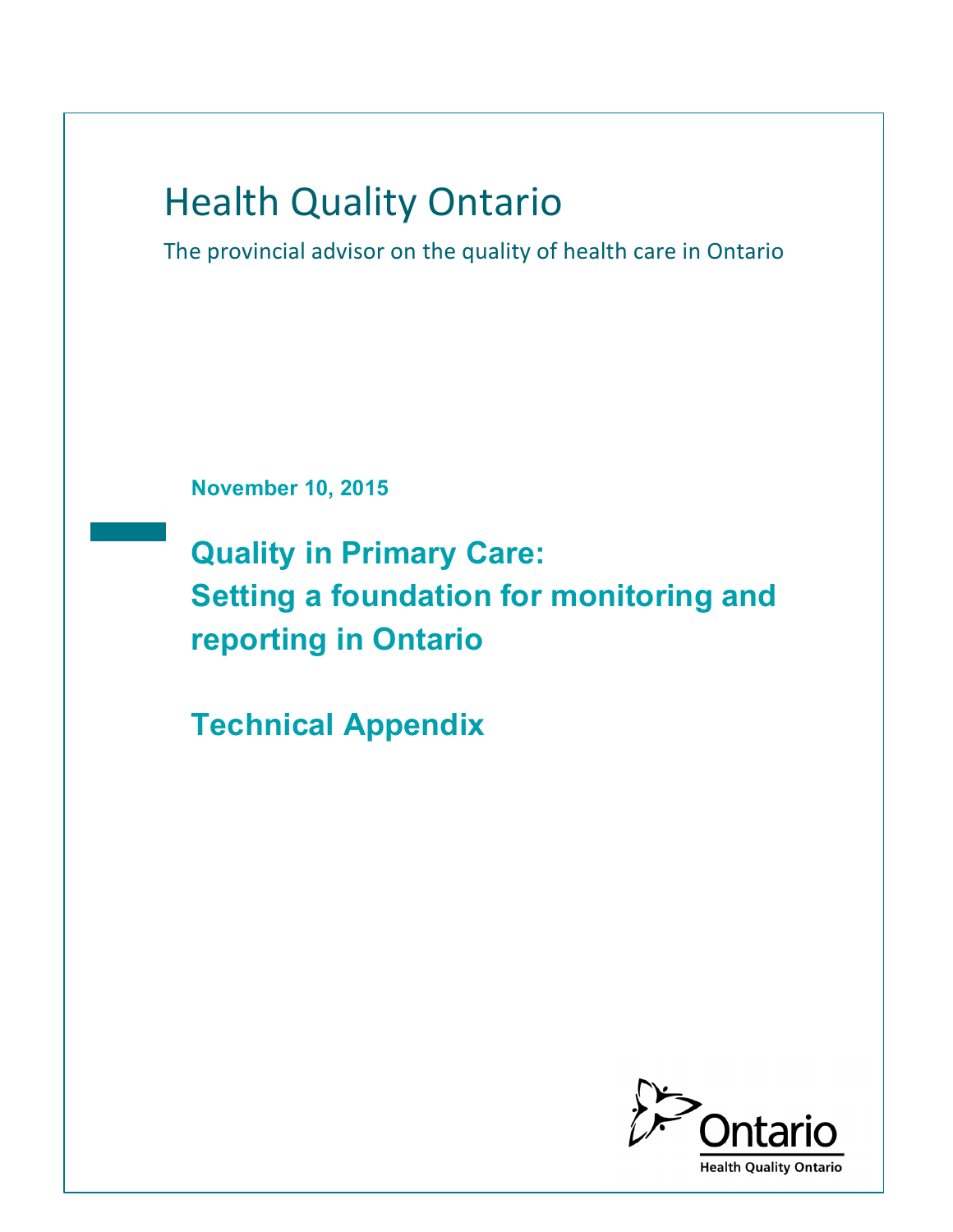# Table of Contents

| 1. |                                                                                       |  |  |
|----|---------------------------------------------------------------------------------------|--|--|
| 2. |                                                                                       |  |  |
| 3. |                                                                                       |  |  |
|    | Discharge Abstract Database (DAD) - Canadian Institute for Health Information         |  |  |
|    | Health Care Experience Survey (HCES) - Ministry of Health and Long-Term Care          |  |  |
|    | ICES Physician Database (IPDB) - Institute for Clinical Evaluative Sciences (ICES). 4 |  |  |
|    |                                                                                       |  |  |
|    | Ontario Diabetes Database (ODD) - Institute for Clinical Evaluative Sciences (ICES)   |  |  |
|    | Ontario Health Insurance Plan (OHIP) - Ministry of Health and Long-Term Care          |  |  |
|    | Registered Persons Data Base (RPDB) - Ministry of Health and Long-Term Care           |  |  |
| 4. |                                                                                       |  |  |
|    |                                                                                       |  |  |
|    |                                                                                       |  |  |
|    |                                                                                       |  |  |
|    |                                                                                       |  |  |
|    |                                                                                       |  |  |
|    |                                                                                       |  |  |
|    |                                                                                       |  |  |
|    |                                                                                       |  |  |
|    |                                                                                       |  |  |
| 5. |                                                                                       |  |  |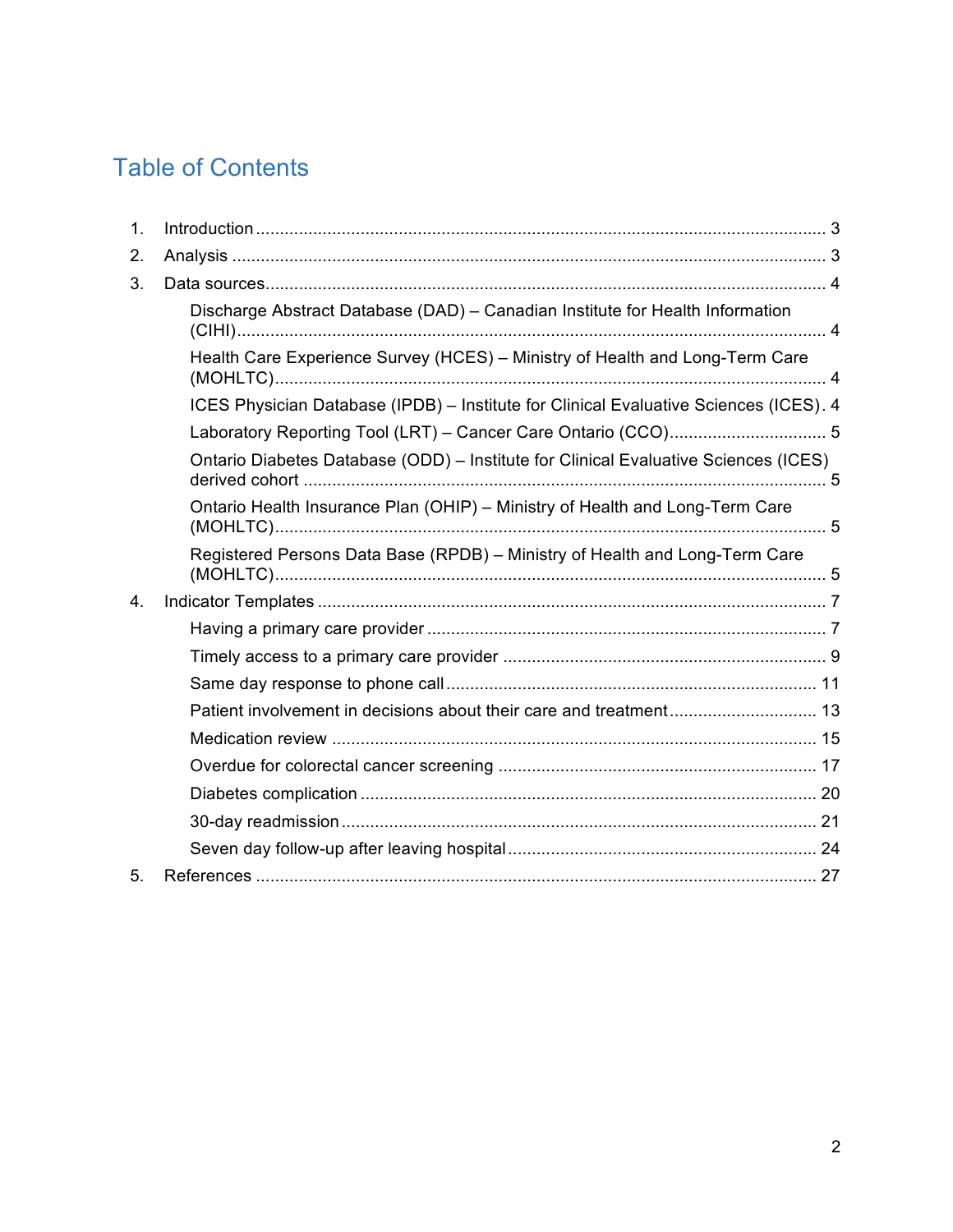## **1. Introduction**

HQO collaborates with organizations across the province that represent patients, primary care clinicians, data holders, researchers, managers and policymakers. This collaboration has resulted in the development of a Primary Care Performance Measurement (PCPM) framework to measure and report on performance.[1] Through a prioritization process, a subset of measures (12 core indicators) at the system level (community, regional, provincial) were selected to give insight into the quality of the primary care system in Ontario. This report looks at nine of these 12 indicators, based on HQO's data access at the time of writing and alignment with HQO's online reporting of primary care indicators. Of note, each indicator has different levels of comparability (e.g., LHIN, household income category) and not all results are included in this report. Only those that were statistically significantly different and/or were contextually meaningful are reported. All levels of comparability can be accessed through our online reporting product.

This technical appendix provides general information on the data source, the analytical methods, and the external review process. Finally, this technical appendix provides detailed information for each indicator presented in the report.

### **2. Analysis**

#### **a) Adjustment**

To enable appropriate and fair comparisons of primary care performance, some of the indicators were age- and sex-adjusted to the 1991 Canadian census population. This is the population standard specified by Statistics Canada.[2] The 2011 Canadian census population was used to calculate age-standardized rates for the percentage of people aged 50 to 74 overdue for colorectal cancer screening.[3] For the diabetes complications indicator, the standardized rate was adjusted by age, sex and duration of diabetes using the population of prevalent cases of diabetes in Ontario on April 1, 2013.

Survey data were weighted to reflect the design characteristics of the survey and the population of Ontario. For further details on which indicators were adjusted, which were weighted, and the methodology used, please see the individual indicator templates in section 4, Indicator Templates.

Income analyses provided by Cancer Care Ontario for the percentage of people aged 50 to 74 overdue for colorectal cancer screening are based on residents living in urban areas only.[3] In contrast, income analyses for other indicators include residents of both rural and urban Ontario.

Rural and urban analyses provided by Cancer Care Ontario for the percentage of people aged 50 to 74 overdue for colorectal cancer screening are based on four categories (rural–very remote, rural-remote, rural and urban). In contrast, rural and urban analyses for other indicators are based on two categories only (urban and rural).[3]

#### **b) Significance testing**

Confidence intervals around each result were calculated at the 95% confidence level. Confidence intervals were used to compare results by time point, region, rural or urban area,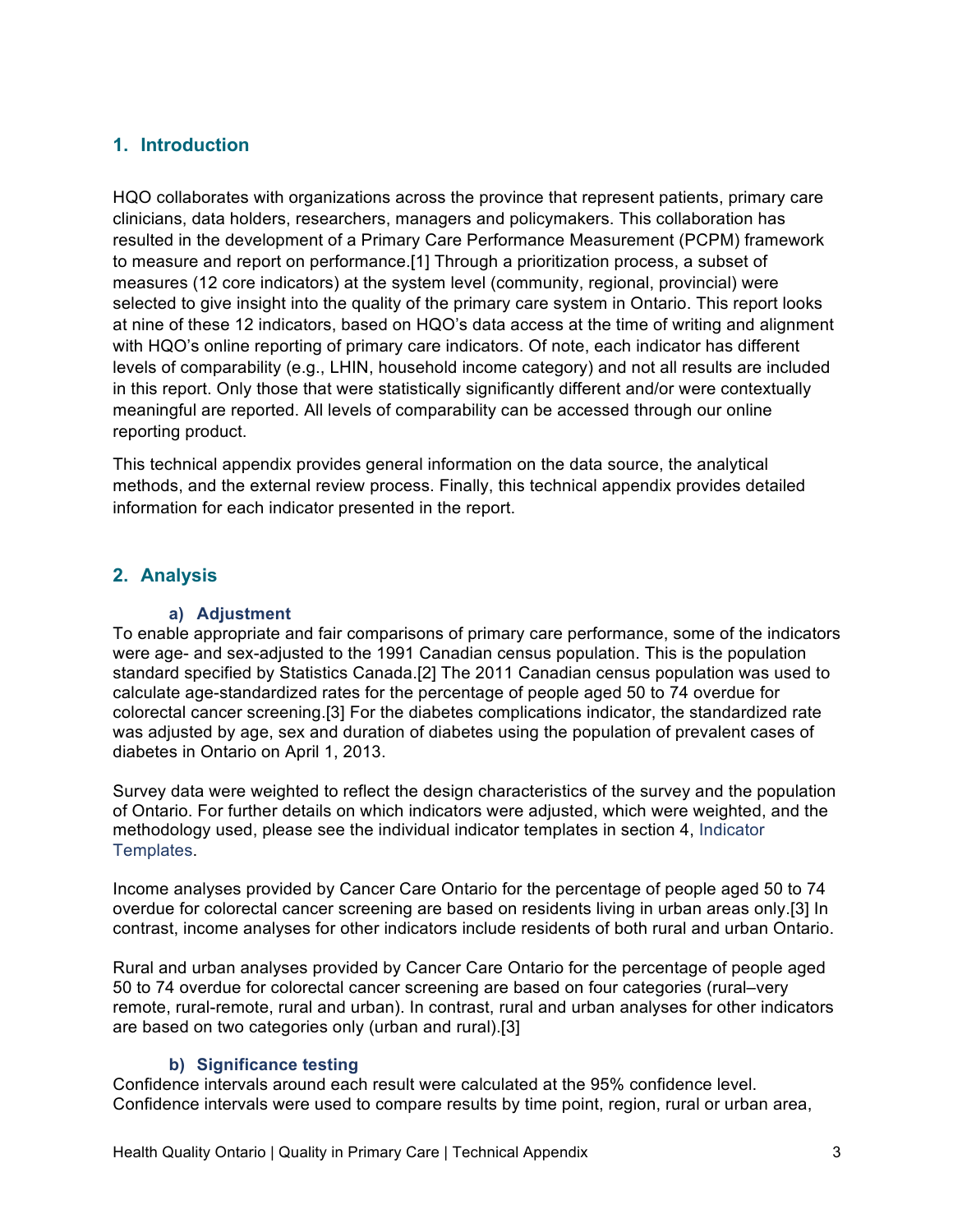neighbourhood income, language primarily spoken at home and immigration status. The report states an increase/decrease or higher/lower result only when the 95% confidence intervals of the results do not overlap (i.e., when the differences in the results are statistically significant).

#### **c) Limitations**

There are certain limitations of the analysis that should be considered when interpreting the results. Some of the limitations are specific to the data source, the indicator and the methodology used to calculate it. For details on indicator-specific limitations, please see the individual indicator templates in section 4, Indicator Templates.

#### **3. Data sources**

The indicator results presented in this report were provided to Health Quality Ontario (HQO) by a variety of data providers, including the Ontario Ministry of Health and Long-Term Care (MOHLTC), the Institute for Clinical Evaluative Sciences (ICES) and Cancer Care Ontario (CCO).

The data source(s) for each indicator are listed within the individual templates. More details on the specific data sources that HQO used to produce the indicators are noted below.

#### Discharge Abstract Database (DAD) – Canadian Institute for Health Information (CIHI)

The DAD is a database of information abstracted from hospital records that captures administrative, clinical and patient's demographic information on all hospital inpatient separations (including discharges, deaths, sign-outs and transfers). CIHI receives data directly from participating facilities or from their respective regional health authorities or the ministry. It includes patient-level data for all acute- and chronic-care hospitals, and rehabilitation hospitals in Ontario. Data are collected, maintained and validated by the Canadian Institute for Health Information (CIHI).The main data elements of the DAD are patient identifier (e.g. name, health care number), patient demographics (e.g. age, sex, geographic location), clinical information (e.g. diagnoses and procedures), and administrative information.

#### Health Care Experience Survey (HCES) – Ministry of Health and Long-Term Care (MOHLTC)

The HCES is a voluntary telephone survey aimed at Ontarians aged 16 and older, conducted on a quarterly basis. The Health Care Experience Survey asks randomly selected Ontarians for their views about their health care system, how healthy they are, if they have chronic conditions, if they have a primary care provider (family doctor, nurse practitioner or other health care provider), how long it takes to see their provider, their experience using the health care system, if they have been to an emergency room or a walk-in clinic, and their household and demographic characteristics.

People living in institutions, in households without telephones, and those with invalid/missing household addresses in the Registered Persons Database (RPDB) are excluded. The Ministry of Health and Long-Term Care uses the information from the survey to understand the experience of Ontarians with respect to primary care.

#### ICES Physician Database (IPDB) – Institute for Clinical Evaluative Sciences (ICES)

The ICES Physician Database (IPDB), which comprises information from the Corporate Provider Database (CPDB), the Ontario Physician Human Resource Data Centre (OPHRDC) database and the OHIP database of physician billings, was used to define health care utilization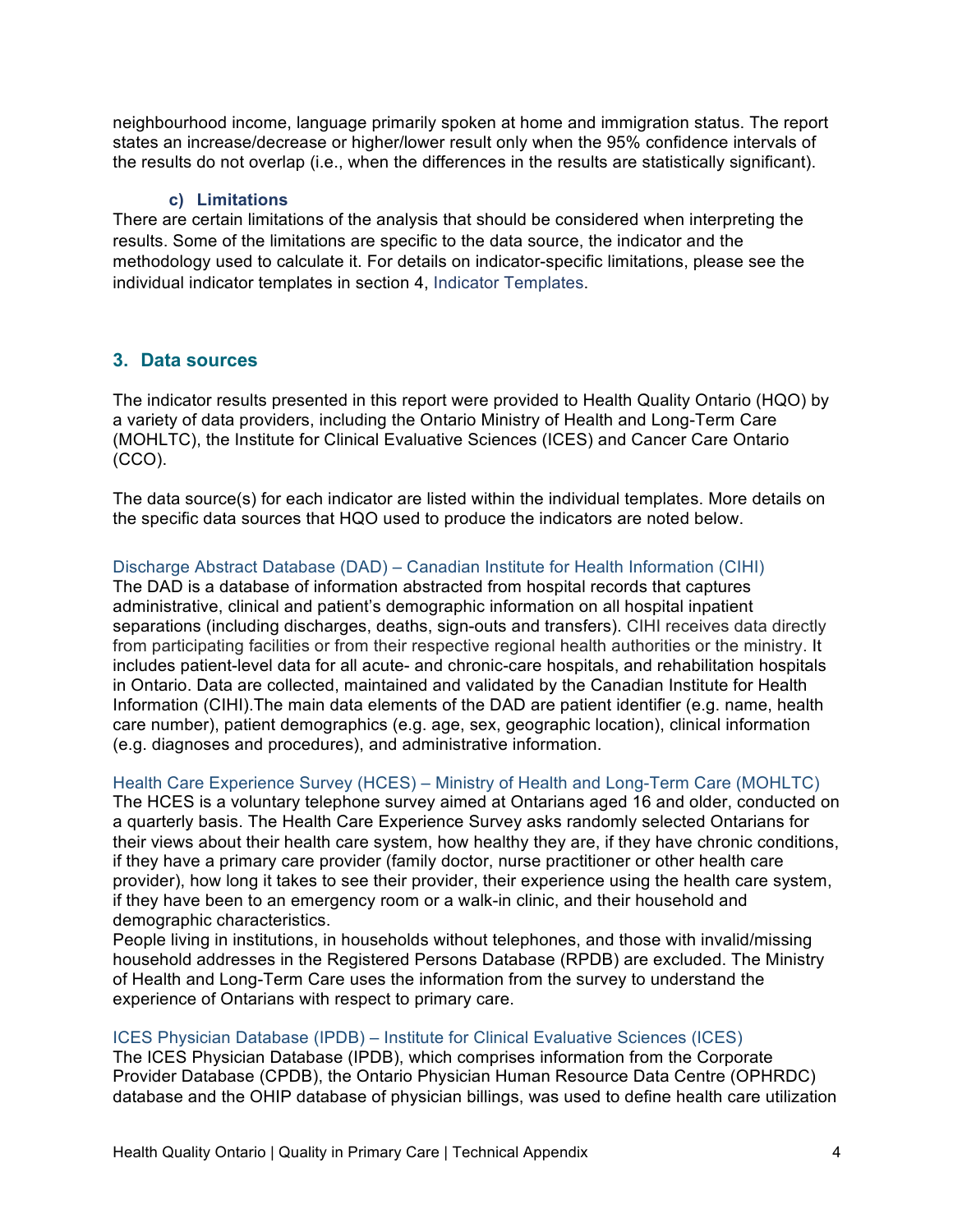by physician specialty. The CPDB contains information about physician demographics, specialty training and certification, and practice location. This information is validated against the OPHRDC database, which is updated through periodic telephone interviews with all physicians practicing in Ontario.

#### Laboratory Reporting Tool (LRT) – Cancer Care Ontario (CCO)

The Laboratory Reporting Tool (LRT) includes data on the Colon Cancer Check (CCC) program, fecal occult blood testing (FOBT) kit distribution, dispensing, and results from eight CCC-participating laboratories, including a unique physician identifier (the CPSO number) of the ordering physician. Data are available on CCC FOBT kits processed from April 2008 onwards.

#### Ontario Diabetes Database (ODD) – Institute for Clinical Evaluative Sciences (ICES) derived cohort

The ODD employs a validated algorithm to identify people with diabetes using data on hospitalizations and physician visits. Hospital discharge abstracts, collected by the Canadian Institute for Health Information (CIHI) from April 1988 onwards were used to identify Ontarians with a valid health card number who had been hospitalized with a new or pre-existing diagnosis of diabetes. Physician claim records held by the Ontario Health Insurance Plan (OHIP) from July 1991 onwards were also used to identify individuals with visits to a physician for diabetes. When there was a hospital record with a diagnosis of pregnancy care or delivery close to a diabetic record (i.e., diabetic record date between 120 days before and 180 days after a gestational admission date), the diabetic record was considered to be for gestational diabetes and was excluded. Individuals were considered to have diabetes if they had at least one hospitalization or two physician service claims over a two-year period. People enter the ODD as incident cases when they are defined as having diabetes (i.e., the first of DAD admission date or OHIP service date over the two-year period as incident date). An analysis by Hux and colleagues reported that the current algorithm had a sensitivity of 86% and a specificity of 97% for identifying diabetes in the population. The positive predictive value of the algorithm was 80%.[4]

#### Ontario Health Insurance Plan (OHIP) – Ministry of Health and Long-Term Care (MOHLTC)

The OHIP claims database covers all reimbursement claims to the Ontario Ministry of Health and Long-Term Care made by fee-for-service physicians, community-based laboratories and radiology facilities. The OHIP database at the Institute for Clinical Evaluative Sciences contains encrypted patient and physician identifiers, codes for services provided, date of service, the associated diagnosis and fee paid. Services which are missing from the OHIP data include: some lab services; services received in provincial psychiatric hospitals; services provided by health service organizations and other alternate providers; diagnostic procedures performed on an inpatient basis and lab services performed at hospitals (both inpatient and same day). Also excluded is remuneration to physicians through alternate funding plans (AFPs). Their concentration in certain specialties or geographic areas could distort analyses.

#### Registered Persons Data Base (RPDB) – Ministry of Health and Long-Term Care (MOHLTC)

The RPDB provides basic demographic information about anyone who has ever received an Ontario health card number. The RPDB is a historical listing of the unique health numbers issued to each person eligible for Ontario health services. This listing includes corresponding demographic information such as date of birth, sex, address, date of death (where applicable) and changes in eligibility status. Data from the RPDB are enhanced with available information through other administrative data sources at the Institute for Clinical Evaluative Sciences (ICES); however, even the enhanced dataset overestimates the number of people living in Ontario for several reasons, including the source of death information and record linkage issues. Although improvements have been made in recent years, the RPDB still contains a substantial

Health Quality Ontario | Quality in Primary Care | Technical Appendix 5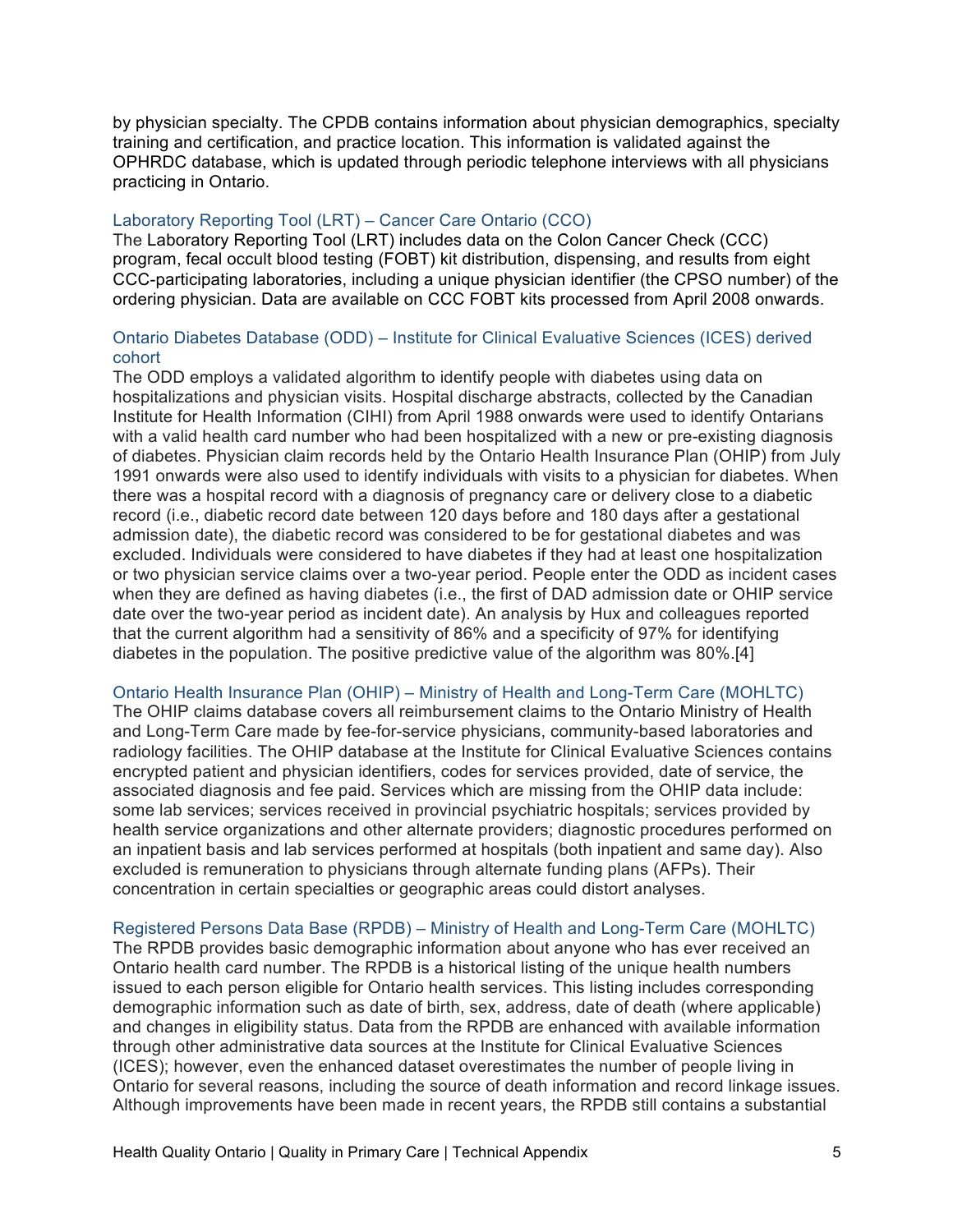number of individuals who are deceased or no longer living in Ontario. As such, the RPDB will underestimate mortality. To ensure that rates and estimates are correct, a methodology has been developed to adjust the RPDB so that regional population counts by age and sex match estimates from Statistics Canada.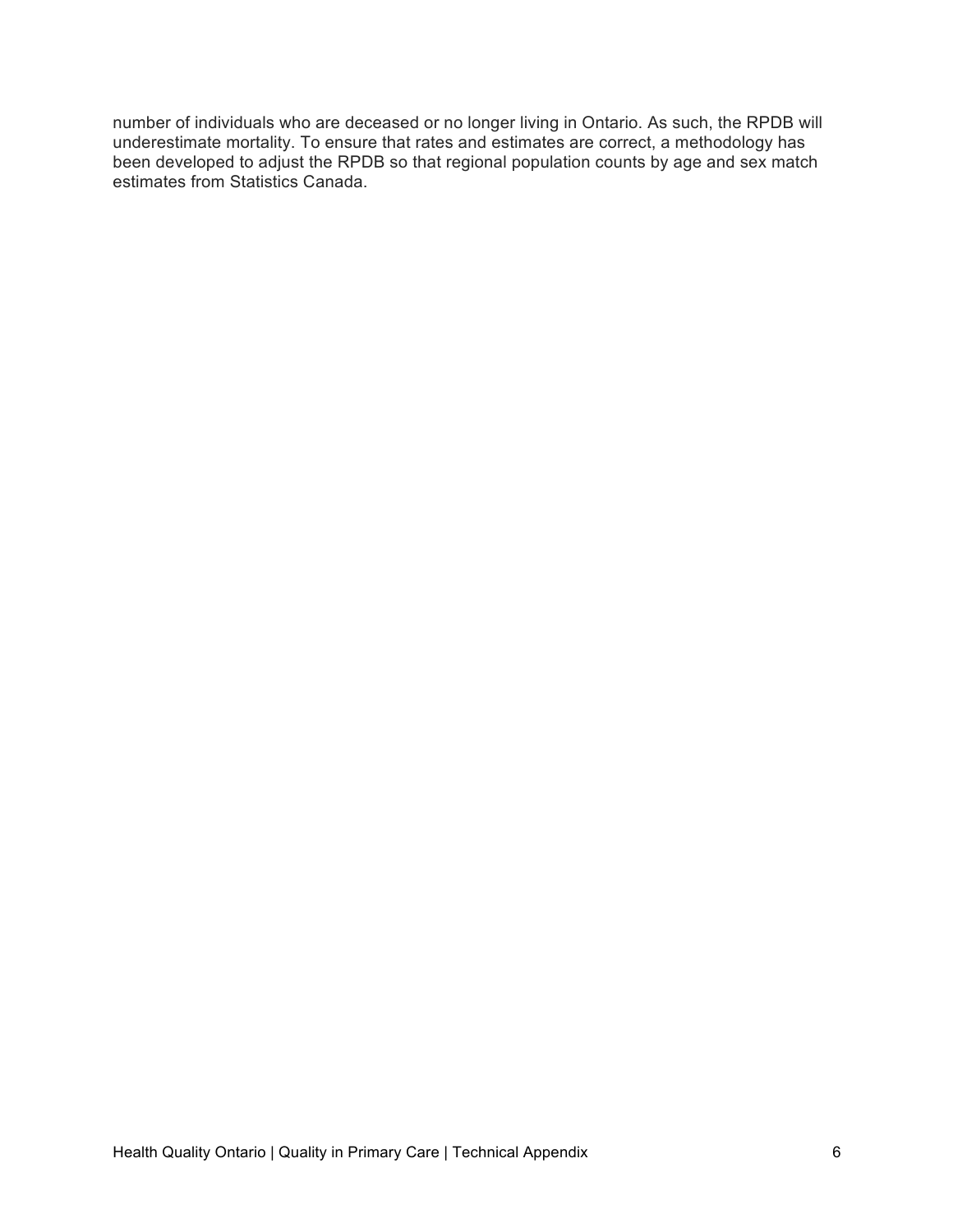# 4. **Indicator Templates**

| <b>HAVING A PRIMARY CARE PROVIDER</b>     |                                                                                                                                                                                                                                                                                                                                                                                                                                                                                                                                                                                                                                                                                                                                                                                                                         |  |
|-------------------------------------------|-------------------------------------------------------------------------------------------------------------------------------------------------------------------------------------------------------------------------------------------------------------------------------------------------------------------------------------------------------------------------------------------------------------------------------------------------------------------------------------------------------------------------------------------------------------------------------------------------------------------------------------------------------------------------------------------------------------------------------------------------------------------------------------------------------------------------|--|
| <b>Description</b>                        | This indicator reports the percentage of adults who have a family doctor, a<br>general practitioner or GP, family physician, nurse practitioner, or family<br>medicine resident that they see for regular check-ups and when they are sick.                                                                                                                                                                                                                                                                                                                                                                                                                                                                                                                                                                             |  |
|                                           | A higher percentage is better.                                                                                                                                                                                                                                                                                                                                                                                                                                                                                                                                                                                                                                                                                                                                                                                          |  |
| <b>Relevance/Rationale</b>                | For most people, primary health care is the first point of contact with the<br>healthcare system.                                                                                                                                                                                                                                                                                                                                                                                                                                                                                                                                                                                                                                                                                                                       |  |
|                                           | Persons with a regular doctor should have better access to primary care than<br>those without one. Research shows that increased access to a primary health<br>care provider is associated with better health and lower total health care<br>system costs. [5] Having a family doctor is also linked to positive health<br>outcomes, including better preventive care and management of chronic<br>conditions, decreased hospitalization and fewer emergency department<br>visits.[6,7] Patients without family physicians seek care in other services such<br>as walk-in clinics or emergency departments, [8] which may result in poor<br>coordination of care, higher risk for drug interactions and delays in receiving<br>results of lab or diagnostic tests.                                                      |  |
|                                           | Among health providers, family physicians (FPs) and general practitioners<br>(GPs) are the health professionals most often contacted at least once by<br>Canadians and play the largest role in providing the care.[9]                                                                                                                                                                                                                                                                                                                                                                                                                                                                                                                                                                                                  |  |
| <b>HQO reporting tool</b>                 | Yearly Report/Common Quality Agenda<br>Primary Care Public Reporting Web Pages<br>Primary Care Performance Measurement Framework<br><b>Primary Care Theme Report</b>                                                                                                                                                                                                                                                                                                                                                                                                                                                                                                                                                                                                                                                    |  |
| <b>Reporting tools</b><br>external to HQO | Similar external indicators which do not align:<br>Canadian Institute for Health Information's Your Health System (the<br>$\bullet$<br>data source and population are different (CCHS) therefore the results<br>reported on Your Health System are different from what is reported in<br>Measuring Up, 2015)<br>Commonwealth Fund International Health Policy Survey (The survey<br>٠<br>has a similar question i.e. regular doctor or place of care, but the<br>population surveyed is different, therefore the results from the<br>Commonwealth Fund Survey differ from what is reported in<br>Measuring Up, 2015. Furthermore, the results from the<br>Commonwealth Fund Survey are at the country and provincial level<br>only and there are different populations surveyed depending on the<br>survey cycle year.) |  |
| Unit of analysis                          | Percentage                                                                                                                                                                                                                                                                                                                                                                                                                                                                                                                                                                                                                                                                                                                                                                                                              |  |
| <b>Calculation</b>                        | <b>Numerator</b><br>Number of respondents who answered "yes" to the following question on the<br>Health Care Experience Survey:<br>Do you have a family doctor, a general practitioner or GP, family physician,<br>nurse practitioner, or family medicine resident that you see for regular check-<br>ups, when you are sick and so on?<br><b>Yes</b><br>No<br>Don't know                                                                                                                                                                                                                                                                                                                                                                                                                                               |  |
|                                           | Refused                                                                                                                                                                                                                                                                                                                                                                                                                                                                                                                                                                                                                                                                                                                                                                                                                 |  |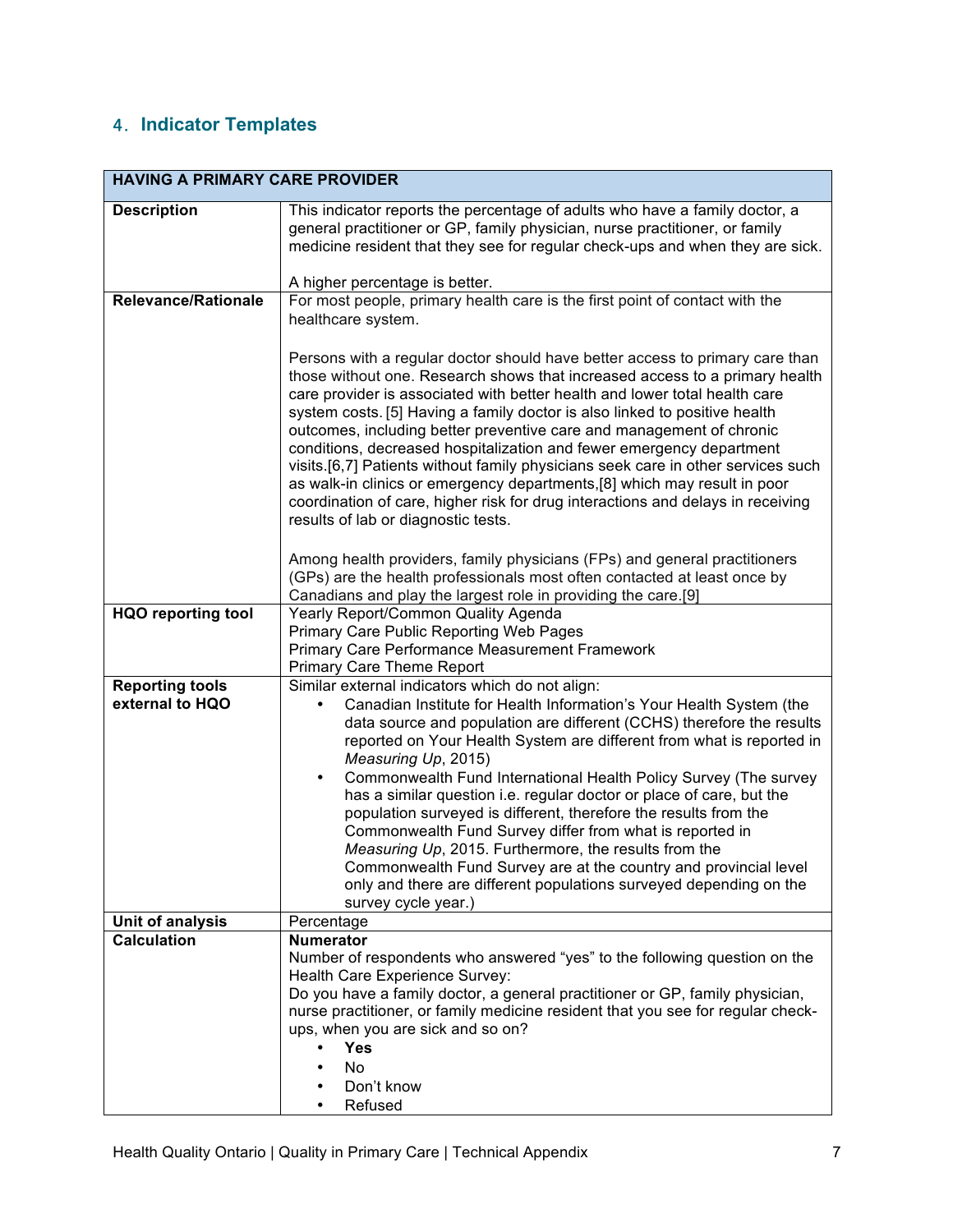|                              | Denominator                                                                                                                                                                         |
|------------------------------|-------------------------------------------------------------------------------------------------------------------------------------------------------------------------------------|
|                              | Number of respondents to the survey question                                                                                                                                        |
|                              |                                                                                                                                                                                     |
|                              | <b>Exclusions:</b>                                                                                                                                                                  |
|                              | Respondents who answered "don't know" or refused to answer the<br>above question                                                                                                    |
|                              | <b>Methods</b>                                                                                                                                                                      |
|                              | Numerator/Denominator*100                                                                                                                                                           |
|                              | Health Care Experience Survey is administered via telephone to randomly                                                                                                             |
|                              | selected Ontarians aged 16 years or older.                                                                                                                                          |
|                              | Adjustment (risk, including age/sex standardization)                                                                                                                                |
|                              | Weighted to account for the design characteristics of the survey and post-                                                                                                          |
|                              | stratified by age and sex to reflect the Ontario population.                                                                                                                        |
| Levels of                    | Data are compared by: LHIN, age group, sex, rural or urban setting, level of                                                                                                        |
| comparability                | education, immigration status, household income category, and language                                                                                                              |
|                              | spoken most often at home.                                                                                                                                                          |
| Data source                  | Health Care Experience Survey (HCES) provided by the Ministry of Health<br>and Long-Term Care (MOHLTC)                                                                              |
| <b>Limitations / Caveats</b> | Only people aged 16 years and older can complete the survey                                                                                                                         |
|                              |                                                                                                                                                                                     |
|                              | People living in institutions, non-residential phone numbers, and people with<br>invalid/missing household addresses in the Registered Persons Database<br>(RPDB) are not captured. |
|                              | Respondents who were unable to speak English or French or were not<br>healthy enough (physically or mentally) to complete the interview were not<br>surveyed.                       |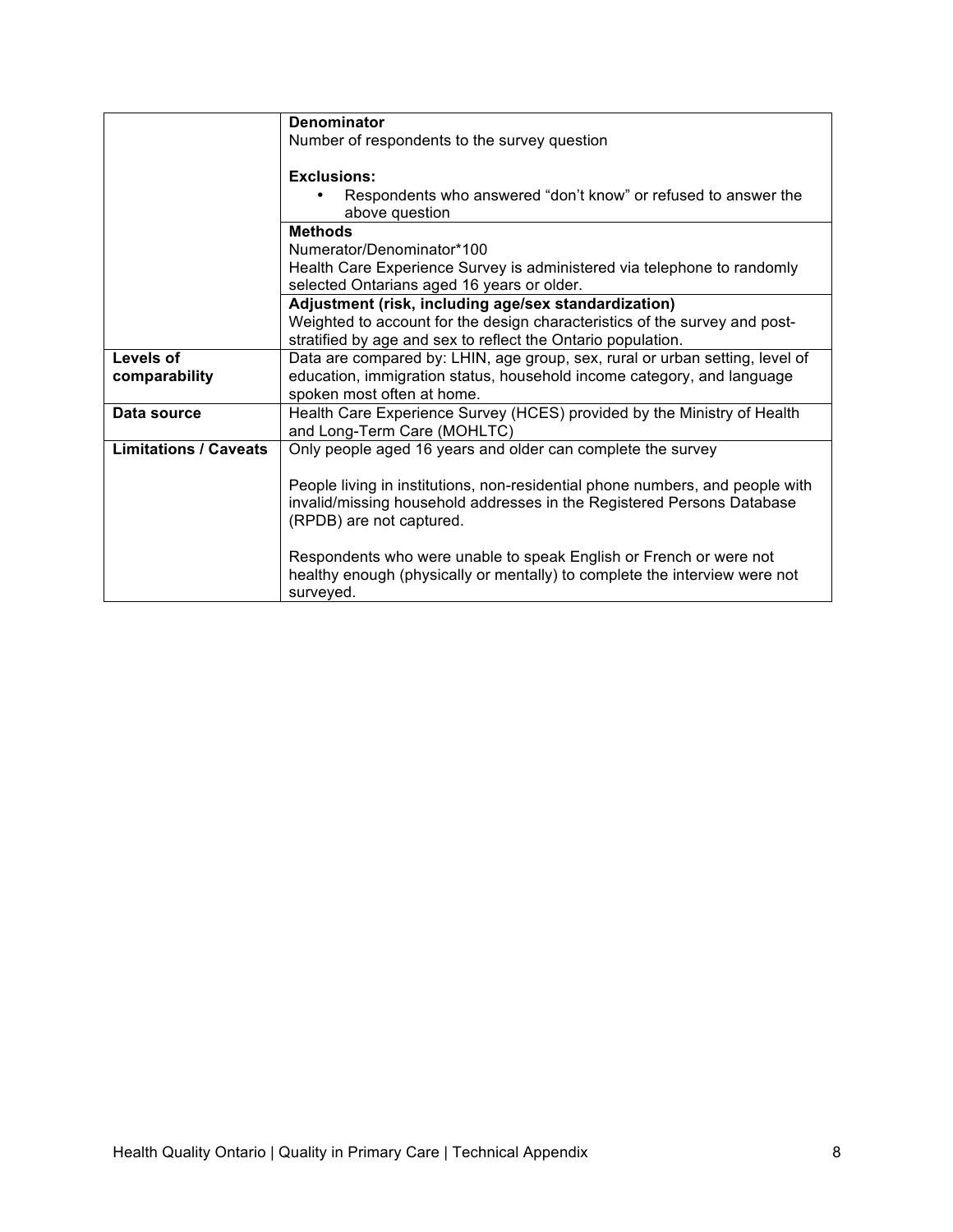| TIMELY ACCESS TO A PRIMARY CARE PROVIDER |                                                                                                                                                  |  |
|------------------------------------------|--------------------------------------------------------------------------------------------------------------------------------------------------|--|
| <b>Description</b>                       | This indicator reports the percentage of adults who are able to see their                                                                        |  |
|                                          | primary care provider on the same or next day, when they are sick.                                                                               |  |
|                                          |                                                                                                                                                  |  |
|                                          | A higher percentage is better.                                                                                                                   |  |
| <b>Relevance/Rationale</b>               | Access to primary care is key to keeping Ontarians healthy, however simply                                                                       |  |
|                                          | having a family doctor is not enough. About 20% of those with a regular                                                                          |  |
|                                          | doctor still make use of walk-in clinics, suggesting that it may be related to                                                                   |  |
|                                          | less timely access from their regular family doctors.[10,11]                                                                                     |  |
|                                          | If people see their own family health care provider when they need to, it can                                                                    |  |
|                                          | prevent them from getting sicker and requiring costly hospital and emergency                                                                     |  |
|                                          | room care. It can also help to avoid emergency room visits for conditions that<br>can be addressed by a primary care provider.[12]               |  |
|                                          |                                                                                                                                                  |  |
|                                          | Timely access also allows patients and providers to better manage<br>exacerbations of chronic diseases like diabetes and to stay up-to-date with |  |
|                                          | preventive care and screenings.[12]                                                                                                              |  |
| <b>HQO reporting tool</b>                | Yearly Report/Common Quality Agenda                                                                                                              |  |
|                                          | Primary Care Public Reporting Web Page                                                                                                           |  |
|                                          | Primary Care Performance Measurement Framework                                                                                                   |  |
|                                          | Quality Improvement Plans (conducted by primary care organization)                                                                               |  |
| <b>Reporting tools</b>                   | Similar external indicators which do not align:                                                                                                  |  |
| external to HQO                          | Commonwealth Fund International Health Policy Survey (The survey                                                                                 |  |
|                                          | has a similar question but the population surveyed is different,                                                                                 |  |
|                                          | therefore the results from the Commonwealth Fund Survey differ                                                                                   |  |
|                                          | from what is reported in Measuring Up, 2015. Furthermore, the                                                                                    |  |
|                                          | results from the Commonwealth Fund Survey are at the country and                                                                                 |  |
|                                          | provincial level only and there are different populations surveyed                                                                               |  |
|                                          | depending on the survey cycle year.)                                                                                                             |  |
| Unit of analysis<br><b>Calculation</b>   | Percentage<br><b>Numerator</b>                                                                                                                   |  |
|                                          | Number of respondents who answered "same day" or "next day" to the                                                                               |  |
|                                          | following question on the Health Care Experience Survey:                                                                                         |  |
|                                          | How many days did it take from when you first tried to see your (name type of                                                                    |  |
|                                          | provider) to when you actually saw him/her or someone else in their office?                                                                      |  |
|                                          | Saw doctor same day                                                                                                                              |  |
|                                          | Saw doctor next day                                                                                                                              |  |
|                                          | 2-19 (enter number of days)<br>Twenty or more days                                                                                               |  |
|                                          | Don't know                                                                                                                                       |  |
|                                          | Refused                                                                                                                                          |  |
|                                          | <b>Denominator</b>                                                                                                                               |  |
|                                          | Number of respondents who answered "yes" to the following question:                                                                              |  |
|                                          | Not counting yearly check-ups or monitoring of an ongoing health issue, in                                                                       |  |
|                                          | the last 12 months did you want to see your [name type of provider] because<br>you were sick or were concerned that you had a health problem?    |  |
|                                          | <b>Yes</b><br>٠                                                                                                                                  |  |
|                                          | No                                                                                                                                               |  |
|                                          | Don't know                                                                                                                                       |  |
|                                          | Refused                                                                                                                                          |  |
|                                          |                                                                                                                                                  |  |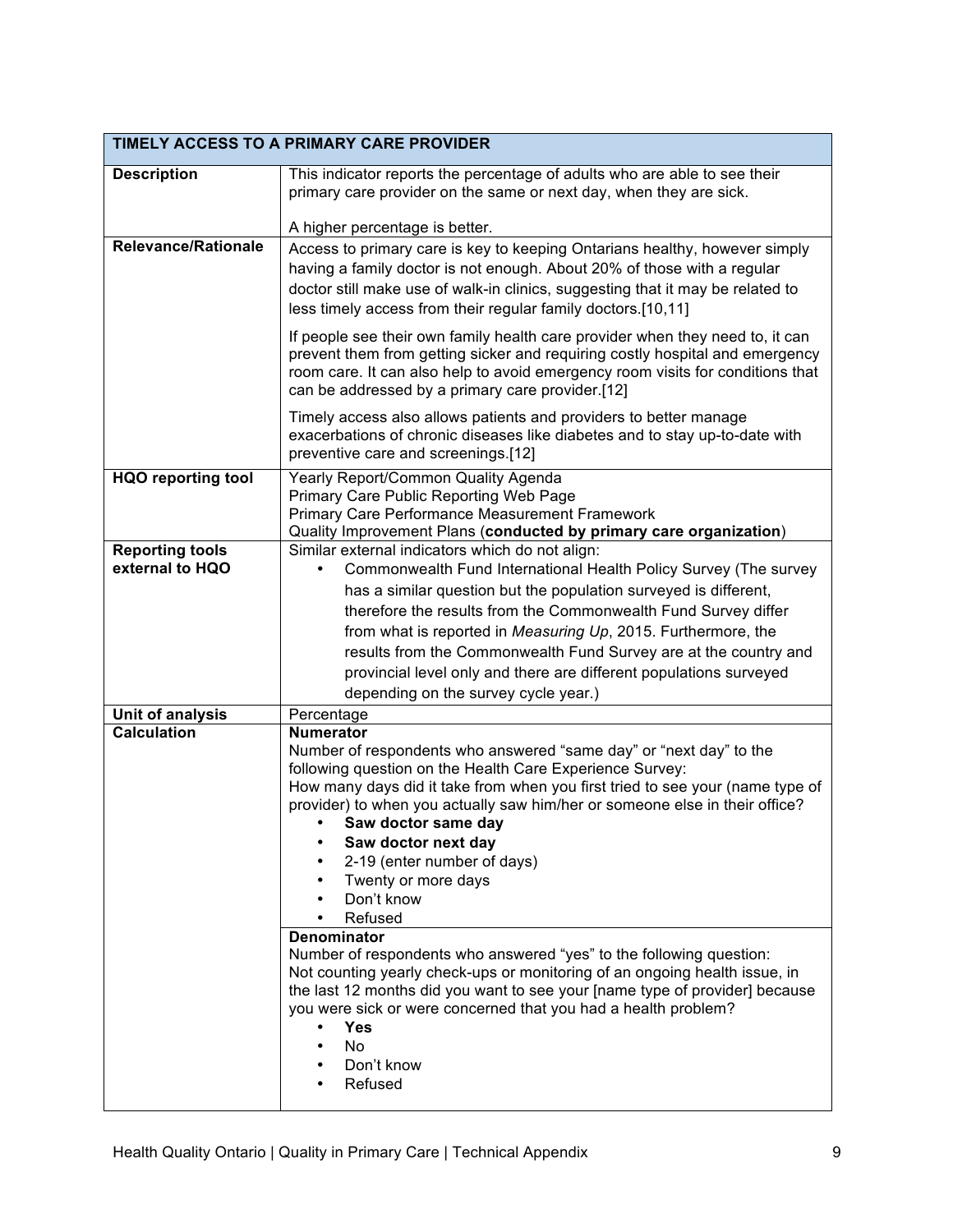|                                   | <b>AND</b>                                                                                                                                                                                                                                                                                                                                                                                                                                               |
|-----------------------------------|----------------------------------------------------------------------------------------------------------------------------------------------------------------------------------------------------------------------------------------------------------------------------------------------------------------------------------------------------------------------------------------------------------------------------------------------------------|
|                                   | Respondents who answered "yes saw own doctor", "yes saw someone else<br>in office", or "saw both [fill fd type] and someone else (and others)" to the<br>following question:<br>Did you actually see your [fill fd_type] or someone else in their office?<br>Yes saw own doctor<br>Yes saw someone else in office<br>Saw both [fill fd_type] and someone else (others)<br>N <sub>o</sub><br>$\bullet$<br>Don't know<br>$\bullet$<br>Refused<br>$\bullet$ |
|                                   | <b>Exclusions</b>                                                                                                                                                                                                                                                                                                                                                                                                                                        |
|                                   | Respondents who answered don't know or refused to answer either<br>of the above questions                                                                                                                                                                                                                                                                                                                                                                |
|                                   | <b>Methods</b>                                                                                                                                                                                                                                                                                                                                                                                                                                           |
|                                   | Numerator/Denominator*100                                                                                                                                                                                                                                                                                                                                                                                                                                |
|                                   | Health Care Experience Survey is administered via telephone to randomly<br>selected Ontarians aged 16 years or older.                                                                                                                                                                                                                                                                                                                                    |
|                                   | Adjustment (risk, including age/sex standardization)<br>Weighted to account for the design characteristics of the survey and post-<br>stratified by age and sex to reflect the Ontario population.                                                                                                                                                                                                                                                       |
| <b>Levels of</b><br>comparability | Data are compared by: LHIN, age group, sex, rural or urban setting, level of<br>education, immigration status, household income category, and language<br>spoken most often at home.                                                                                                                                                                                                                                                                     |
| Data source                       | Health Care Experience Survey (HCES) provided by the Ministry of Health<br>and Long-Term Care (MOHLTC)                                                                                                                                                                                                                                                                                                                                                   |
| <b>Limitations / Caveats</b>      | Only people aged 16 years and older can complete the survey                                                                                                                                                                                                                                                                                                                                                                                              |
|                                   | People living in institutions, non-residential phone numbers, and people with<br>invalid/missing household addresses in the Registered Persons Database<br>(RPDB) are not captured.                                                                                                                                                                                                                                                                      |
|                                   | Respondents who were unable to speak English or French or were not<br>healthy enough (physically or mentally) to complete the interview were not<br>surveyed.                                                                                                                                                                                                                                                                                            |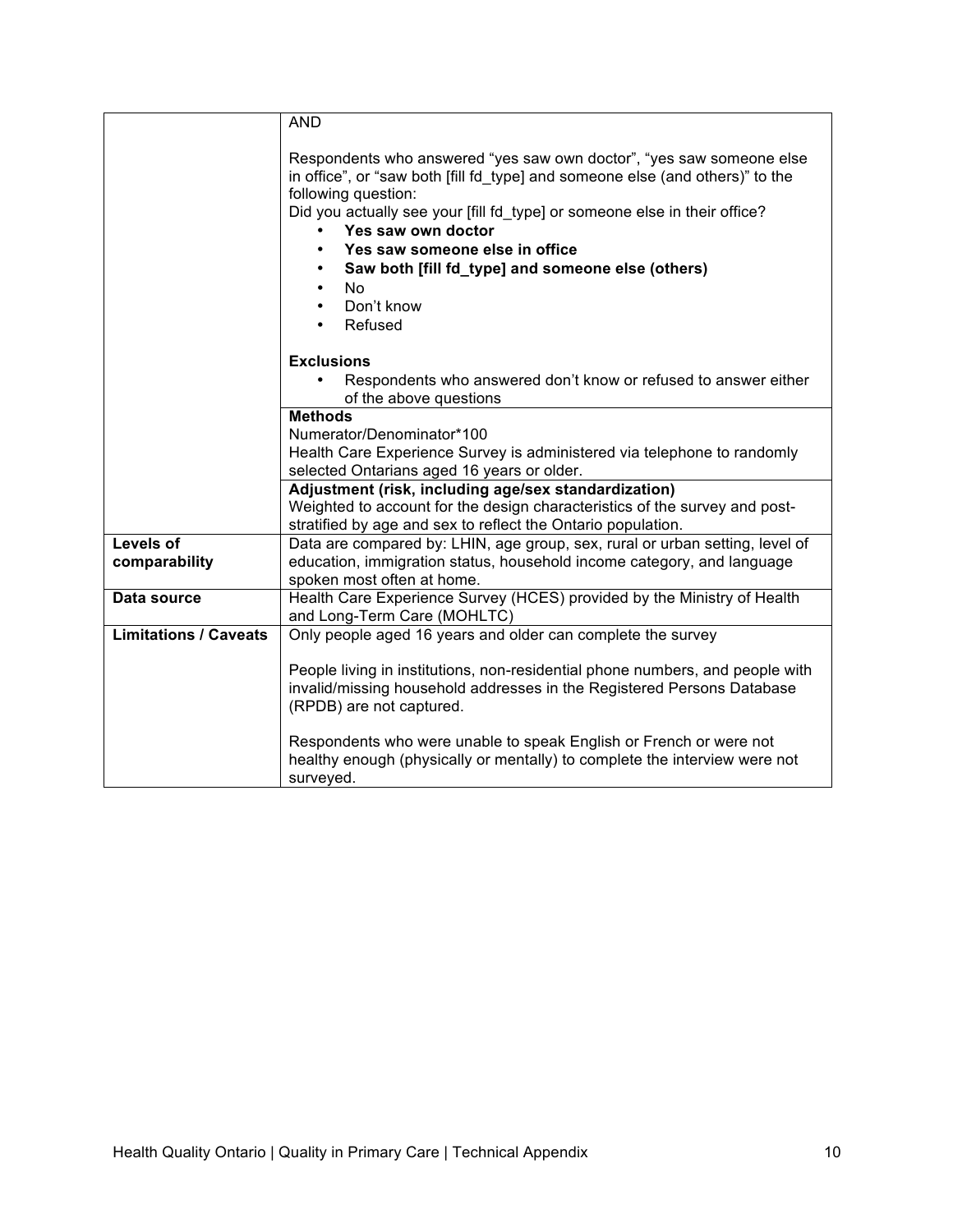| <b>SAME DAY RESPONSE TO PHONE CALL</b> |                                                                                                                                                   |  |
|----------------------------------------|---------------------------------------------------------------------------------------------------------------------------------------------------|--|
| <b>Description</b>                     | This indicator reports the percentage of adults who are always or often able                                                                      |  |
|                                        | to reach their primary care provider, or someone in their primary care                                                                            |  |
|                                        | provider's office, or get a call back the same day.                                                                                               |  |
|                                        | A higher percentage is better.                                                                                                                    |  |
| <b>Relevance/Rationale</b>             | Establishing timely and effective patient-provider communication is one of                                                                        |  |
|                                        | the key components of patient-centered care. It is also a potential                                                                               |  |
|                                        | contributing factor to patient engagement.[13]                                                                                                    |  |
|                                        | Getting a timely response or call back from the provider about medical<br>question or concern may help to address health needs, organize care and |  |
|                                        | establish positive patient provider relationship. Having an established                                                                           |  |
|                                        | physician-patient relationship also contributes to better continuity and                                                                          |  |
|                                        | improved patient satisfaction.[7,14]                                                                                                              |  |
| <b>HQO reporting tool</b>              | Primary Care Public Reporting Web Pages                                                                                                           |  |
|                                        | Primary Care Performance Measurement Framework                                                                                                    |  |
| <b>Reporting tools</b>                 | <b>Primary Care Theme Report</b>                                                                                                                  |  |
| external to HQO                        |                                                                                                                                                   |  |
| Unit of analysis                       | Percentage                                                                                                                                        |  |
| <b>Calculation</b>                     | <b>Numerator</b>                                                                                                                                  |  |
|                                        | Number of respondents who answered "always" or "often" to the following                                                                           |  |
|                                        | question on the Health Care Experience Survey:                                                                                                    |  |
|                                        | How often did your family doctor or someone else in the office speak to you                                                                       |  |
|                                        | when you called or get back to you the same day?<br><b>Always</b><br>٠                                                                            |  |
|                                        | <b>Often</b><br>٠                                                                                                                                 |  |
|                                        | Sometimes                                                                                                                                         |  |
|                                        | Rarely<br>$\bullet$                                                                                                                               |  |
|                                        | <b>Never</b><br>$\bullet$                                                                                                                         |  |
|                                        | 'depends on what they called for'<br>$\bullet$                                                                                                    |  |
|                                        | Don't know<br>٠                                                                                                                                   |  |
|                                        | Refused<br>$\bullet$                                                                                                                              |  |
|                                        | Denominator<br>Number of respondents who answered "yes" to the following question on the                                                          |  |
|                                        | Health Care Experience Survey:                                                                                                                    |  |
|                                        | Have you called or tried to call your primary care provider's office with a                                                                       |  |
|                                        | medical question or concern during the day on a Monday to Friday in the last                                                                      |  |
|                                        | 12 months?                                                                                                                                        |  |
|                                        | <b>Yes</b><br>٠<br>No                                                                                                                             |  |
|                                        | Don't know<br>$\bullet$                                                                                                                           |  |
|                                        | Refused<br>$\bullet$                                                                                                                              |  |
|                                        |                                                                                                                                                   |  |
|                                        | <b>Exclusions</b>                                                                                                                                 |  |
|                                        | Respondents who answered "don't know" or refused to answer                                                                                        |  |
|                                        | either of the above questions<br><b>Methods</b>                                                                                                   |  |
|                                        | Numerator/Denominator*100                                                                                                                         |  |
|                                        | Health Care Experience Survey is administered via telephone to randomly                                                                           |  |
|                                        | selected Ontarians aged 16 years or older.                                                                                                        |  |
|                                        | Adjustment (risk, including age/sex standardization)                                                                                              |  |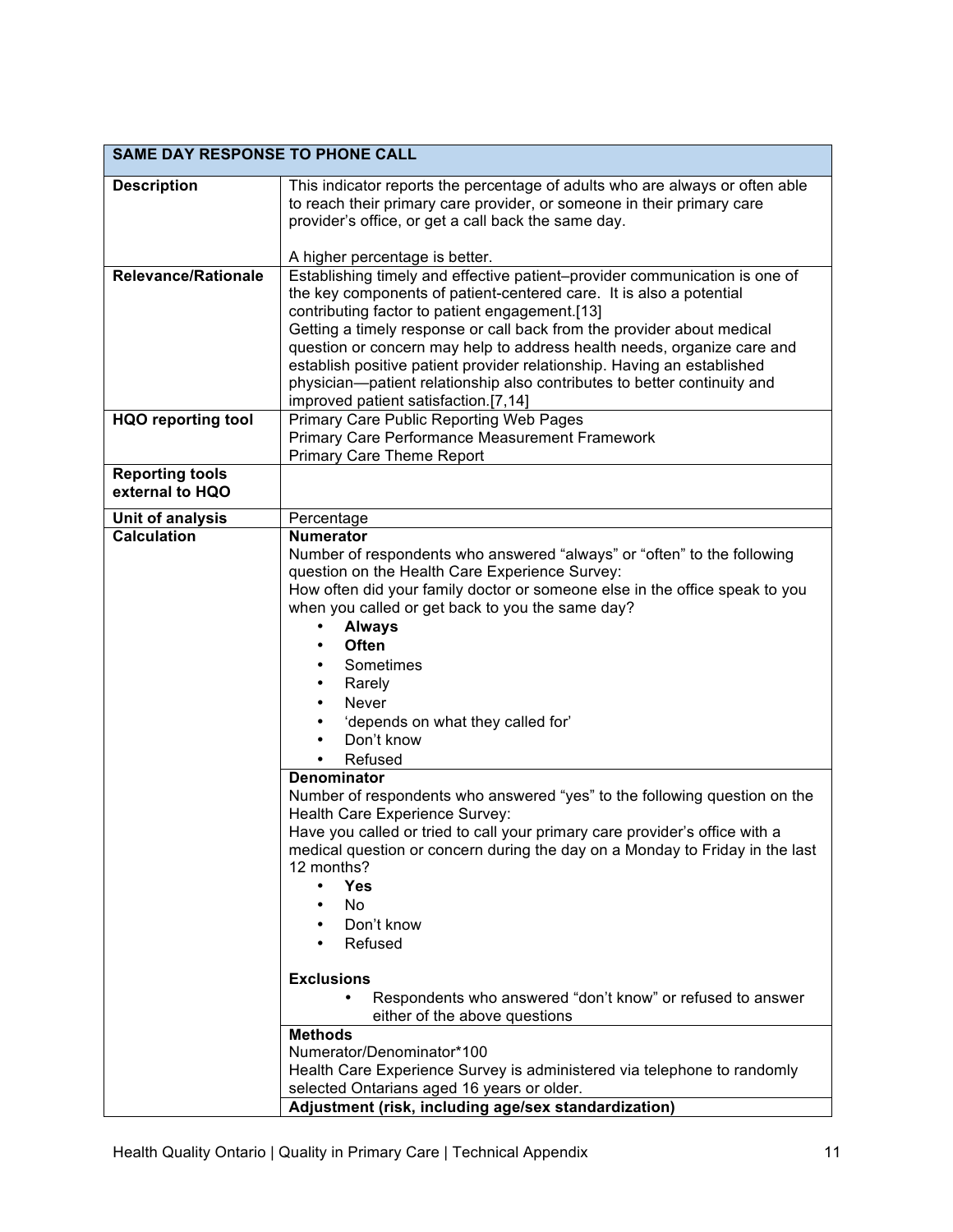| Weighted to account for the design characteristics of the survey and post-    |
|-------------------------------------------------------------------------------|
| stratified by age and sex to reflect the Ontario population.                  |
| Data are compared by: LHIN, age group, sex, rural or urban setting, level of  |
| education, immigration status, household income category, and language        |
| spoken most often at home.                                                    |
| Health Care Experience Survey (HCES) provided by the Ministry of Health       |
| and Long-Term Care (MOHLTC)                                                   |
| Only people aged 16 years and older can complete the survey                   |
|                                                                               |
| People living in institutions, non-residential phone numbers, and people with |
| invalid/missing household addresses in the Registered Persons Database        |
| (RPDB) are not captured.                                                      |
|                                                                               |
| Respondents who were unable to speak English or French or were not            |
| healthy enough (physically or mentally) to complete the interview were not    |
| surveyed.                                                                     |
|                                                                               |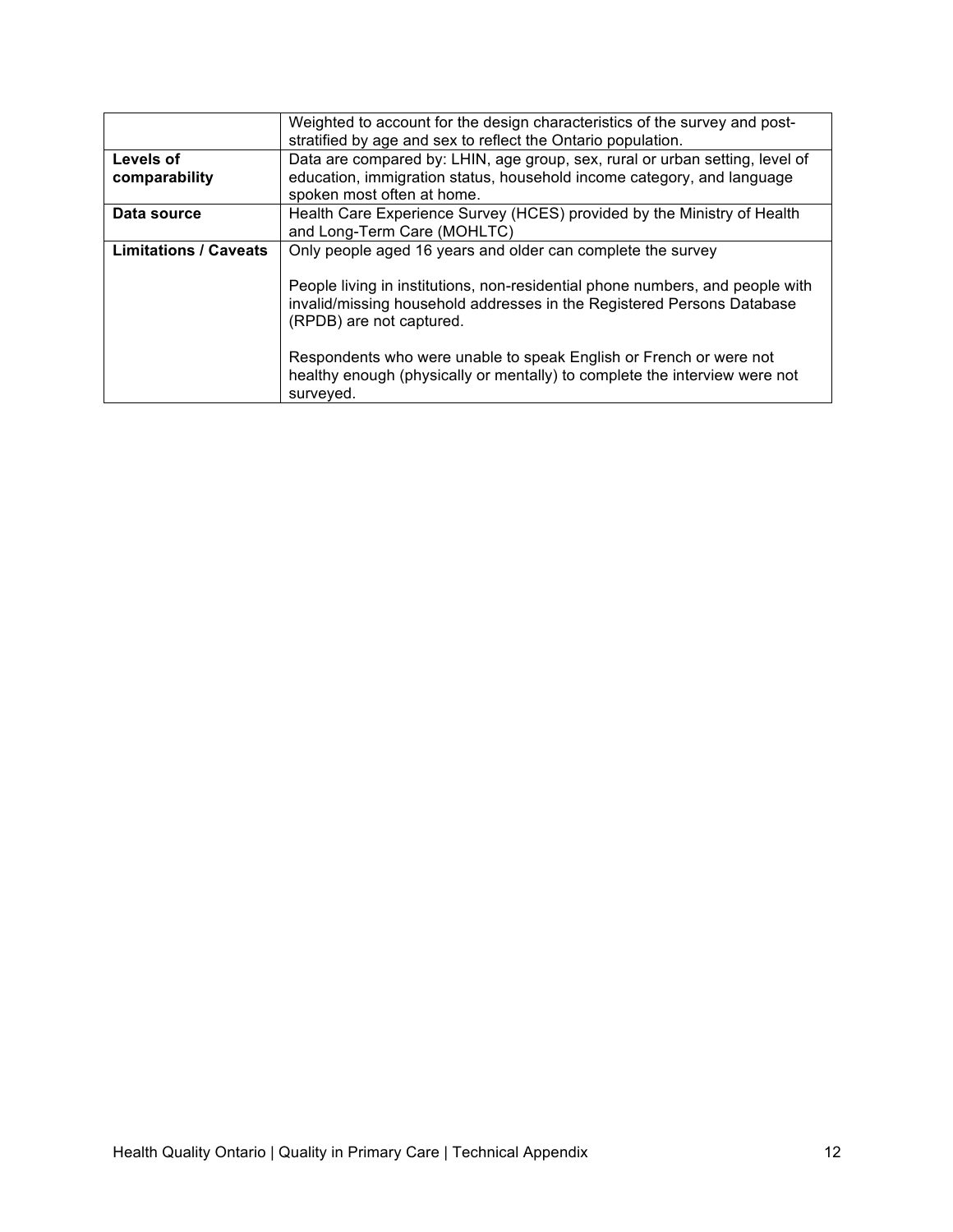| PATIENT INVOLVEMENT IN DECISIONS ABOUT THEIR CARE AND TREATMENT |                                                                                                                                                              |  |
|-----------------------------------------------------------------|--------------------------------------------------------------------------------------------------------------------------------------------------------------|--|
| <b>Description</b>                                              | This indicator reports the percentage of adults who state that their primary                                                                                 |  |
|                                                                 | care provider always or often involves them as much as they want in                                                                                          |  |
|                                                                 | decisions about their care and treatment.                                                                                                                    |  |
|                                                                 | A higher percentage is better.                                                                                                                               |  |
| <b>Relevance/Rationale</b>                                      | Involving patients in decisions about their care and treatment is a key                                                                                      |  |
|                                                                 | contributing factor for providing patient centered care and ensuring                                                                                         |  |
|                                                                 | engagement in their overall care.[13]                                                                                                                        |  |
|                                                                 |                                                                                                                                                              |  |
|                                                                 | Patients who are involved in their care [15] have improved recall of                                                                                         |  |
|                                                                 | information, knowledge and confidence to manage their conditions and                                                                                         |  |
|                                                                 | adherence to the chosen treatment plan.[16]                                                                                                                  |  |
|                                                                 |                                                                                                                                                              |  |
|                                                                 | Patient engagement also improves patient satisfaction. Studies have shown                                                                                    |  |
|                                                                 | that Canadians who are engaged in their primary care are more likely to rate<br>their recent medical care as excellent. They are also more likely to be very |  |
|                                                                 | confident about the quality of future care and about their ability to manage                                                                                 |  |
|                                                                 | their own health.[8]                                                                                                                                         |  |
|                                                                 |                                                                                                                                                              |  |
|                                                                 | In addition, patients who are engaged in their primary care more often                                                                                       |  |
|                                                                 | participate in disease prevention, screening, and health promoting activities,                                                                               |  |
|                                                                 | such as quitting smoking and have positive feelings of overall health.[17]                                                                                   |  |
| <b>HQO reporting tool</b>                                       | Yearly Report/Common Quality Agenda<br>Primary Care Public Reporting Web Pages                                                                               |  |
|                                                                 | Primary Care Performance Measurement Framework                                                                                                               |  |
|                                                                 | Quality Improvement Plans (conducted by each primary care                                                                                                    |  |
|                                                                 | organization)                                                                                                                                                |  |
| <b>Reporting tools</b>                                          | Similar external indicators which do not align:                                                                                                              |  |
| external to HQO                                                 | Commonwealth Fund International Health Policy Survey (The survey has a<br>similar question but the population surveyed is different, therefore the results   |  |
|                                                                 | from the Commonwealth Fund Survey differ from what is reported in                                                                                            |  |
|                                                                 | Measuring Up, 2015. Furthermore, the results from the Commonwealth Fund                                                                                      |  |
|                                                                 | Survey are at the country and provincial level only and there are different                                                                                  |  |
|                                                                 | populations surveyed depending on the survey cycle year.)                                                                                                    |  |
| Unit of analysis                                                | Percentage                                                                                                                                                   |  |
| Calculation                                                     | <b>Numerator</b><br>Number of respondents who answered "always" or "often" to the following                                                                  |  |
|                                                                 | question on the Health Care Experience Survey:                                                                                                               |  |
|                                                                 | When you see your [fill fd_type] or someone else in their office, how often do                                                                               |  |
|                                                                 | they involve you as much as you want to be in decisions about your care and                                                                                  |  |
|                                                                 | treatment?                                                                                                                                                   |  |
|                                                                 | $\bullet$<br><b>Always</b><br><b>Often</b><br>$\bullet$                                                                                                      |  |
|                                                                 | Sometimes                                                                                                                                                    |  |
|                                                                 | Rarely<br>٠                                                                                                                                                  |  |
|                                                                 | Never<br>٠                                                                                                                                                   |  |
|                                                                 | It depends on who they see and/or what they are there for<br>٠                                                                                               |  |
|                                                                 | Not using/on any treatments/not applicable<br>٠                                                                                                              |  |
|                                                                 | Don't know<br>٠                                                                                                                                              |  |
|                                                                 | Refused<br>٠                                                                                                                                                 |  |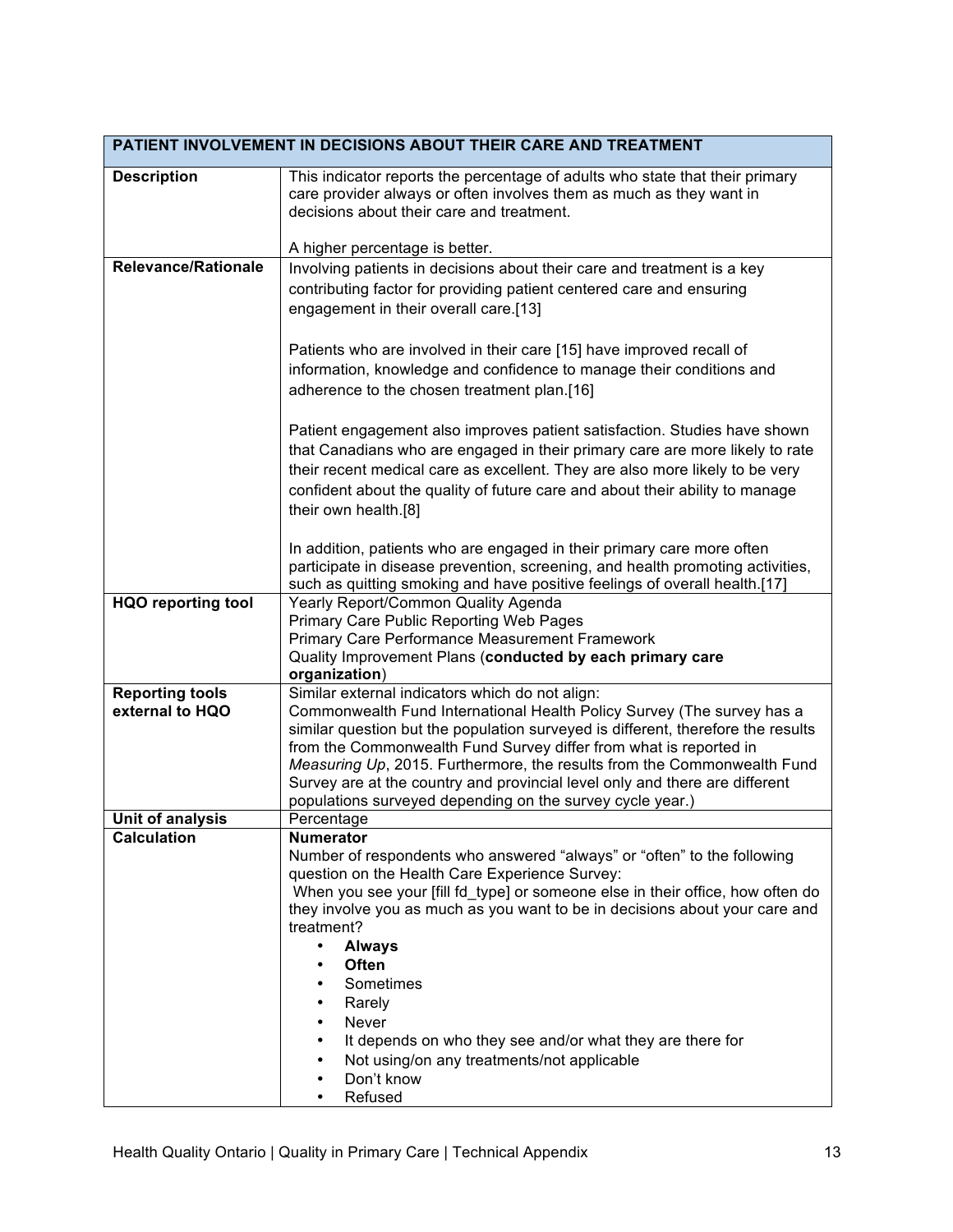|                              | <b>Denominator</b>                                                                                                                                                                                                                                                                          |
|------------------------------|---------------------------------------------------------------------------------------------------------------------------------------------------------------------------------------------------------------------------------------------------------------------------------------------|
|                              | Number of respondents who state that they have a primary care provider.                                                                                                                                                                                                                     |
|                              |                                                                                                                                                                                                                                                                                             |
|                              | <b>Exclusions:</b>                                                                                                                                                                                                                                                                          |
|                              | Respondents who answered any of: "it depends on who they see<br>and/or what they are there for", "did not use/were not on any<br>treatments/not applicable", "don't know" or refused to answer the<br>numerator question                                                                    |
|                              | Respondents who answered "never saw family doctor or anyone in<br>٠<br>their office" to the first question in the Patient Experience section of<br>the survey (When you see your [fill fd_type] or someone else in their<br>office, how often do they know important information about your |
|                              | medical history?) (this is based on the skip pattern in the survey to<br>exclude patients who didn't see their doctor)                                                                                                                                                                      |
|                              | <b>Methods</b>                                                                                                                                                                                                                                                                              |
|                              | Numerator/Denominator*100                                                                                                                                                                                                                                                                   |
|                              | Health Care Experience Survey is administered via telephone to randomly                                                                                                                                                                                                                     |
|                              | selected Ontarians aged 16 years or older.                                                                                                                                                                                                                                                  |
|                              | Adjustment (risk, including age/sex standardization)                                                                                                                                                                                                                                        |
|                              | Weighted to account for the design characteristics of the survey and post-                                                                                                                                                                                                                  |
|                              | stratified by age and sex to reflect the Ontario population.                                                                                                                                                                                                                                |
| <b>Levels of</b>             | Data are compared by: LHIN, age group, sex, rural or urban setting, level of                                                                                                                                                                                                                |
| comparability                | education, immigration status, household income category, and language<br>spoken most often at home.                                                                                                                                                                                        |
| Data source                  | Health Care Experience Survey (HCES) provided by the Ministry of Health<br>and Long-Term Care (MOHLTC)                                                                                                                                                                                      |
| <b>Limitations / Caveats</b> | Only people aged 16 years and older can complete the survey.                                                                                                                                                                                                                                |
|                              | People living in institutions, non-residential phone numbers, and people with<br>invalid/missing household addresses in the Registered Persons Database<br>(RPDB) are not captured.                                                                                                         |
|                              | Respondents who were unable to speak English or French or were not<br>healthy enough (physically or mentally) to complete the interview were not<br>surveyed.                                                                                                                               |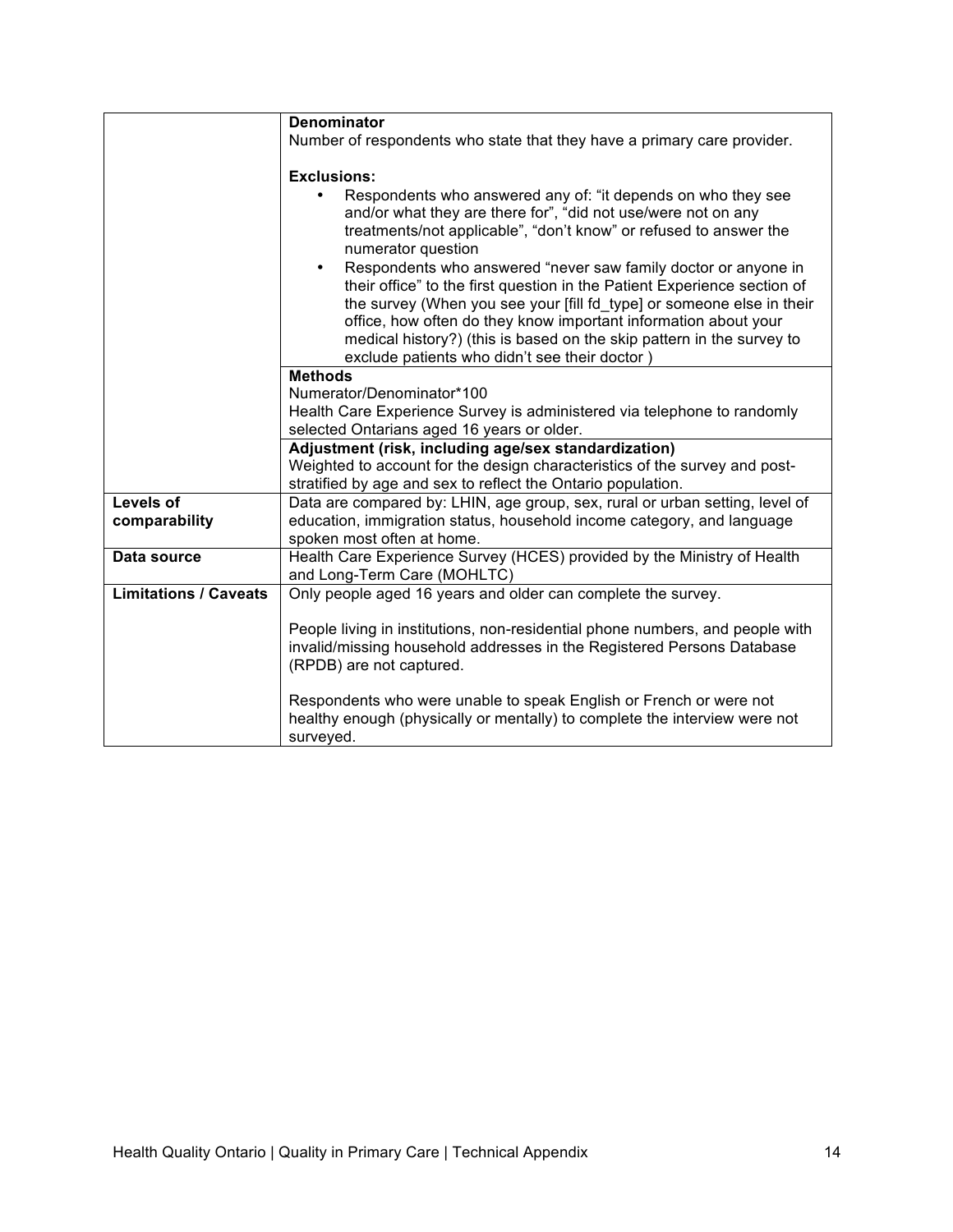| <b>MEDICATION REVIEW</b>                  |                                                                                                                                                                                                                                                                                                                                                                                                                                                                              |
|-------------------------------------------|------------------------------------------------------------------------------------------------------------------------------------------------------------------------------------------------------------------------------------------------------------------------------------------------------------------------------------------------------------------------------------------------------------------------------------------------------------------------------|
| <b>Description</b>                        | This indicator reports the percentage of adults who reviewed or discussed the<br>prescription medication(s) they are using with their primary care provider.                                                                                                                                                                                                                                                                                                                 |
|                                           | A higher percentage is better.                                                                                                                                                                                                                                                                                                                                                                                                                                               |
| <b>Relevance/Rationale</b>                | Based on the latest findings from Canadian Health Measures Survey (CHMS)<br>an estimated 41% of 6- to 79-year-olds reported currently taking at least one<br>prescription medication. Approximately 11% of 45- to 64-year-olds and 30%<br>of seniors aged 65 to 79 took at least five prescription medications<br>concurrently.[18]                                                                                                                                          |
|                                           | However, it is also known that very often drugs are not taken as prescribed<br>and therefore medication review is increasingly recognised as an essential<br>part of medication management to prevent adverse reactions and avoid<br>waste. Involving patients in prescribing decisions and supporting them in<br>taking their medicines is a key part of improving patient safety, health<br>outcomes and satisfaction with care.[19]                                       |
|                                           | The Institute for Safe Medication Practice (ISMP) have shown that medication<br>reconciliation conducted in primary care clinics in Ontario significantly<br>reduced the proportion of visits with missing medication lists and reduced<br>prescription medication errors by more than half. It also showed that patients<br>who received medication reconciliation within 3 to 7 days post discharge were<br>less likely to be readmitted to hospital at days 7 and 14.[20] |
| <b>HQO reporting tool</b>                 | Primary Care Public Reporting Web Pages<br><b>Primary Care Performance Measurement Framework</b><br><b>Primary Care Theme Report</b>                                                                                                                                                                                                                                                                                                                                         |
| <b>Reporting tools</b><br>external to HQO |                                                                                                                                                                                                                                                                                                                                                                                                                                                                              |
| Unit of analysis                          | Percentage                                                                                                                                                                                                                                                                                                                                                                                                                                                                   |
| <b>Calculation</b>                        | <b>Numerator</b><br>Number of respondents who answered "yes" to the following question on the<br>Health Care Experience Survey:<br>In the last 12 months, has your [fill fd_type] reviewed and discussed with you<br>the prescription medicine(s) you are using?<br>Yes (includes reviewed, discussed or both)<br>No.<br>Don't know<br>Refused<br><b>Denominator</b>                                                                                                         |
|                                           | Number of respondents who stated that they take prescription medication by<br>answering "one," "two," "three," or "four" to the following question on the<br>Health Care Experience Survey:                                                                                                                                                                                                                                                                                  |
|                                           | How many different prescription medicines are you taking on a regular, or on-<br>going basis?<br>One<br>٠<br>Two<br><b>Three</b>                                                                                                                                                                                                                                                                                                                                             |
|                                           | Four or more                                                                                                                                                                                                                                                                                                                                                                                                                                                                 |
|                                           | Don't know                                                                                                                                                                                                                                                                                                                                                                                                                                                                   |
|                                           | Refused                                                                                                                                                                                                                                                                                                                                                                                                                                                                      |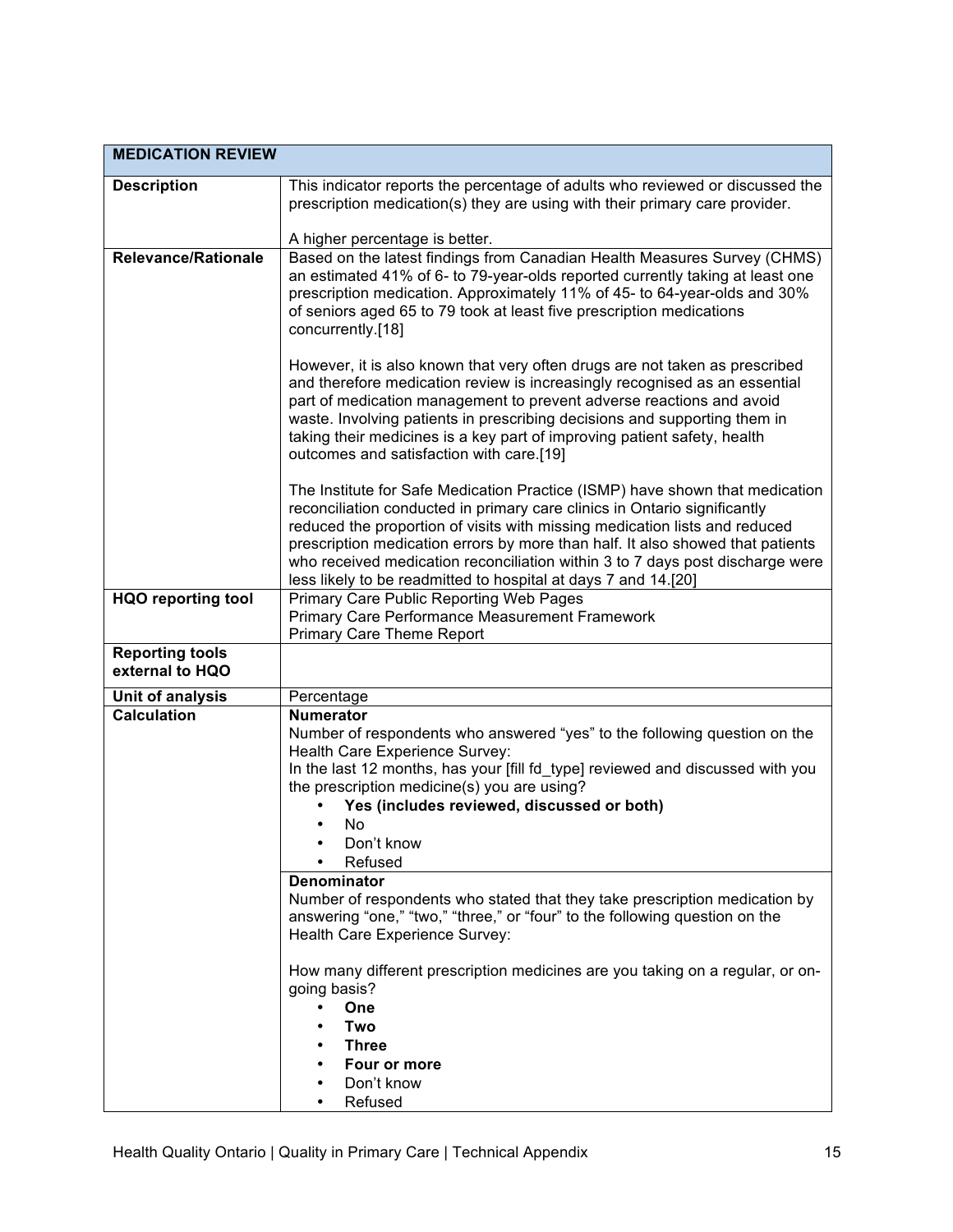|                              | <b>Exclusions</b><br>Respondents who answered "don't know" or refused to answer either<br>of the above questions                                                                                                                                                                                                                                                                                                     |
|------------------------------|----------------------------------------------------------------------------------------------------------------------------------------------------------------------------------------------------------------------------------------------------------------------------------------------------------------------------------------------------------------------------------------------------------------------|
|                              | <b>Methods</b><br>Numerator/Denominator*100<br>Health Care Experience Survey is administered via telephone to randomly<br>selected Ontarians aged 16 years or older.                                                                                                                                                                                                                                                 |
|                              | Adjustment (risk, including age/sex standardization)<br>Weighted to account for the design characteristics of the survey and post-<br>stratified by age and sex to reflect the Ontario population.                                                                                                                                                                                                                   |
| Levels of<br>comparability   | Data are compared by: LHIN, age group, sex, rural or urban setting, level of<br>education, immigration status, household income category, and language<br>spoken most often at home.                                                                                                                                                                                                                                 |
| Data source                  | Health Care Experience Survey (HCES) provided by the Ministry of Health<br>and Long-Term Care (MOHLTC)                                                                                                                                                                                                                                                                                                               |
| <b>Limitations / Caveats</b> | Only people aged 16 years and older can complete the survey.<br>People living in institutions, non-residential phone numbers, and people with<br>invalid/missing household addresses in the Registered Persons Database<br>(RPDB) are not captured.<br>Respondents who were unable to speak English or French or were not<br>healthy enough (physically or mentally) to complete the interview were not<br>surveyed. |
|                              | This indicator does not capture medication review with a pharmacist                                                                                                                                                                                                                                                                                                                                                  |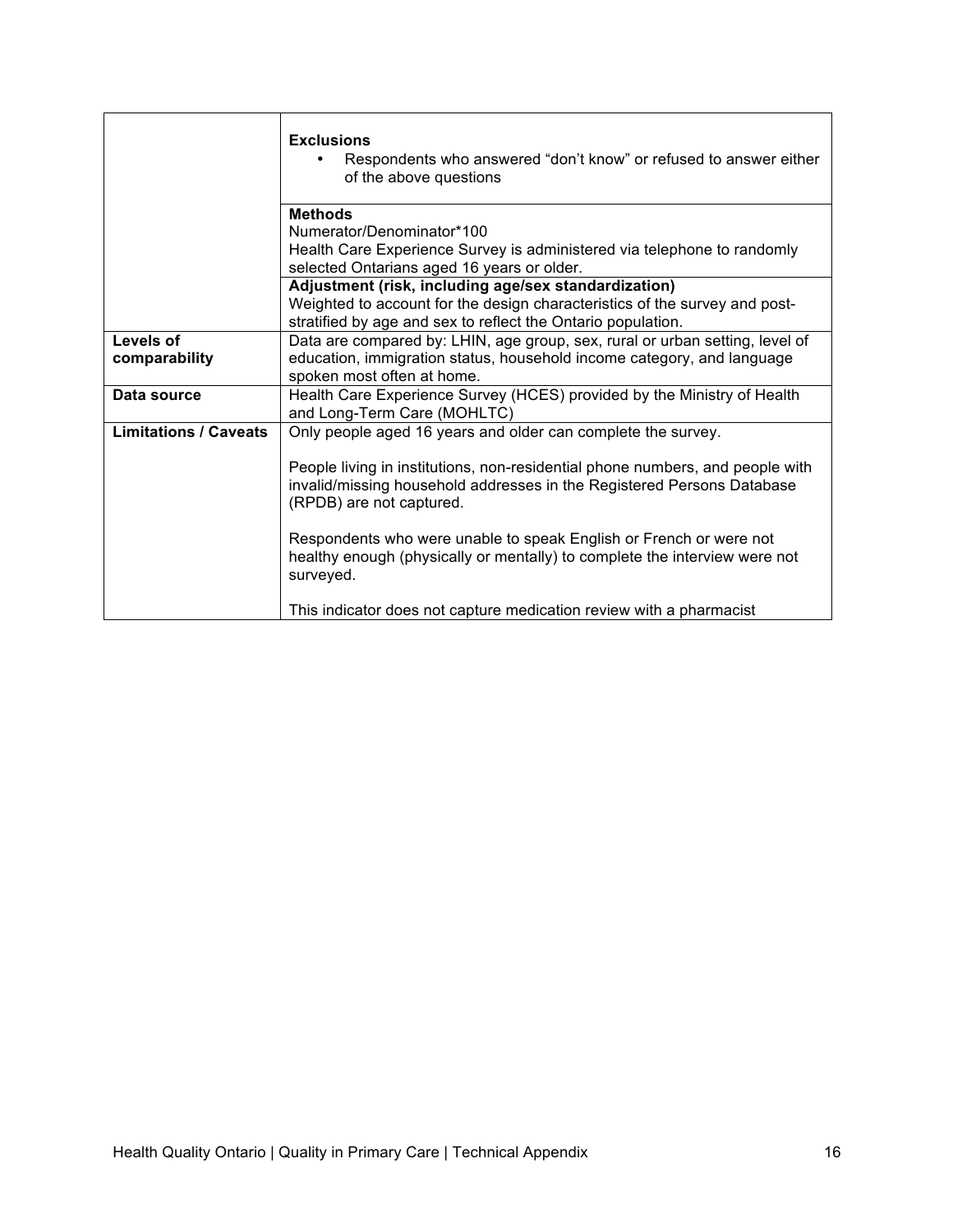| <b>OVERDUE FOR COLORECTAL CANCER SCREENING</b> |                                                                                                                                                         |  |
|------------------------------------------------|---------------------------------------------------------------------------------------------------------------------------------------------------------|--|
| <b>Description</b>                             | This indicator reports the percentage of Ontarians, 50-74 years of age, who                                                                             |  |
|                                                | were overdue for colorectal cancer screening in a calendar year.                                                                                        |  |
|                                                |                                                                                                                                                         |  |
|                                                | A lower percentage is better.                                                                                                                           |  |
| <b>Relevance/Rationale</b>                     | More than 7,800 Ontarians are diagnosed with colorectal cancer each year.                                                                               |  |
|                                                | Colorectal cancer is among the top four most commonly diagnosed cancers<br>in Ontario, and is the second and third leading cancer cause of death in men |  |
|                                                | and women, respectively.[21] If caught early through screening, a person with                                                                           |  |
|                                                | colorectal cancer has a very high chance of survival-90%.[22] It is                                                                                     |  |
|                                                | recommended that people aged 50 to 74 be screened for colorectal cancer.                                                                                |  |
|                                                | For those at average risk for colorectal cancer, a home test-the Fecal Occult                                                                           |  |
|                                                | Blood Test (FOBT)—once every two years is recommended. For those at                                                                                     |  |
| <b>HQO</b> reporting tool                      | increased risk because of a family history, colonoscopy is advised.[23]<br>Yearly Report/Common Quality Agenda                                          |  |
|                                                | Primary Care Public Reporting Web Page                                                                                                                  |  |
|                                                | <b>Primary Care Performance Measurement Framework</b>                                                                                                   |  |
|                                                | <b>Primary Care Theme Report</b>                                                                                                                        |  |
|                                                | Other HQO indicators in the same family:                                                                                                                |  |
|                                                | Quality Improvement Plans provider level data and the inverse is                                                                                        |  |
|                                                | reported, i.e. percentage of patients who are "up to date" in cancer                                                                                    |  |
|                                                | screening and is extracted from EMRs)                                                                                                                   |  |
|                                                | Primary care practice reports (provider level data and the inverse is<br>$\bullet$                                                                      |  |
|                                                | reported, i.e. percentage of patients who are "up to date" in cancer                                                                                    |  |
|                                                | screening)                                                                                                                                              |  |
| <b>Reporting tools</b>                         | Cancer Care Ontario Cancer Screening Quality Index                                                                                                      |  |
| external to HQO                                | Similar external indicators which do not align:                                                                                                         |  |
|                                                | Ministry of Health and MOHLTC Health Analytics Branch - Resource<br>for Indicator standards (RIS), MSAA (sector specific for CHCs)                      |  |
| Unit of analysis                               | Percentage                                                                                                                                              |  |
| <b>Calculation</b>                             | <b>Numerator</b>                                                                                                                                        |  |
|                                                | Total number of Ontario screen-eligible individuals, 50-74 years old, who                                                                               |  |
|                                                | were overdue for colorectal screening by the end of the calendar year as<br>defined by not having any of the following*:                                |  |
|                                                |                                                                                                                                                         |  |
|                                                | Fecal Occult Blood Test (FOBT) in the last 2 years:                                                                                                     |  |
|                                                | Program CCC FOBTs were identified in Laboratory Reporting Tool<br>٠                                                                                     |  |
|                                                | Non-program FOBTs were identified using fee codes in OHIP:<br>٠                                                                                         |  |
|                                                | G004 Lab.med.in office - Occult blood<br>$\bullet$                                                                                                      |  |
|                                                | L179 ColonCancerCheck Fecal Occult Blood Testing<br>٠<br>L181 Lab Med - Biochem - Occult Blood<br>$\bullet$                                             |  |
|                                                |                                                                                                                                                         |  |
|                                                | Colonoscopy in the last 10 years                                                                                                                        |  |
|                                                | Identified using fee codes Z555, Z491A, Z492A, Z493A, Z494A, Z495A,                                                                                     |  |
|                                                | Z496A, Z497A, Z498A, and Z499A in OHIP                                                                                                                  |  |
|                                                | Flexible sigmoidoscopy in the last 5 years                                                                                                              |  |
|                                                | Identified using fee code Z580 in OHIP                                                                                                                  |  |
|                                                |                                                                                                                                                         |  |
|                                                | *Multiple claims with the same Health Insurance Number (HIN), service date<br>and fee code were assumed to be a single claim. Each individual was       |  |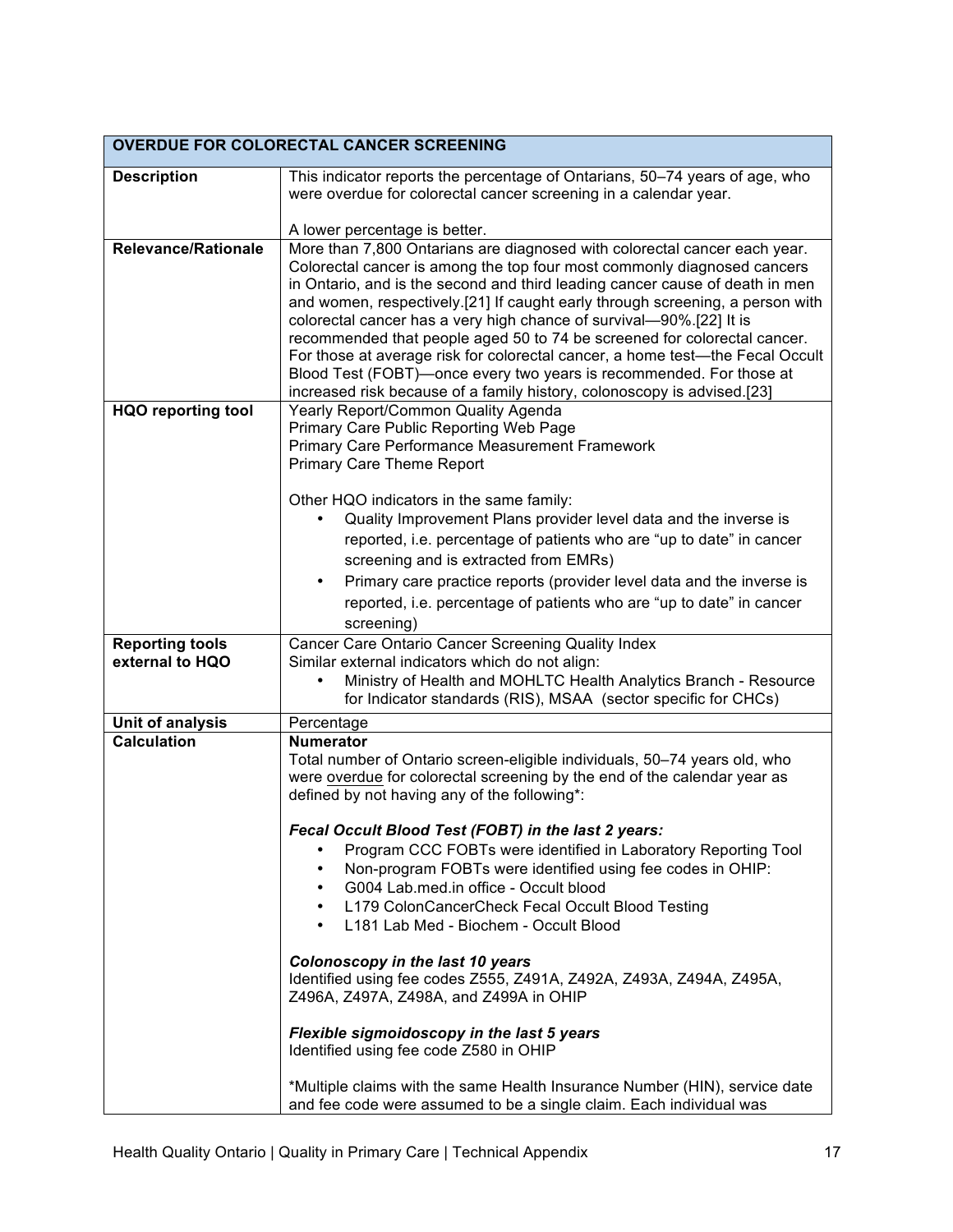|                              | counted once regardless of the number of tests performed.                           |
|------------------------------|-------------------------------------------------------------------------------------|
|                              | <b>Denominator</b>                                                                  |
|                              |                                                                                     |
|                              | Total number of Ontario screen-eligible individuals, 50-74 years old in each        |
|                              | calendar year                                                                       |
|                              |                                                                                     |
|                              | <b>Exclusions:</b>                                                                  |
|                              | Individuals with a missing or invalid HIN, date of birth, sex or postal             |
|                              | code                                                                                |
|                              | Individuals with an invasive colorectal cancer prior to Jan 1 of the<br>$\bullet$   |
|                              | calendar year of interest; prior diagnosis of colorectal cancer was                 |
|                              | defined as: ICD-O-3 codes C18.0, C18.2-C18.9, C19.9, C20.9, a                       |
|                              | morphology indicative of colorectal cancer, microscopically confirmed               |
|                              | with a path report.                                                                 |
|                              | Individuals with a total colectomy prior to Jan 1 of the calendar year<br>$\bullet$ |
|                              | of interest. Total colectomy was defined in OHIP by fee codes S169,                 |
|                              | S170, S172                                                                          |
|                              | <b>Methods</b>                                                                      |
|                              | Numerator/Denominator*100                                                           |
|                              |                                                                                     |
|                              |                                                                                     |
|                              | Individuals were considered overdue for colorectal screening if they:               |
|                              | (1) did not return a FOBT kit within the last two years (Jan 1 of the previous      |
|                              | year to Dec 31st of the calendar year of interest) AND                              |
|                              | (2) did not have a colonoscopy in the last 10 years (Jan 1 nine years prior to      |
|                              | the calendar year of interest to Dec 31st of the calendar year of interest) AND     |
|                              | (3) did not have a flexible sigmoidoscopy in the last five years (Jan 1 four        |
|                              | years prior to the calendar year of interest to Dec 31st of the calendar year of    |
|                              | interest)                                                                           |
|                              | Adjustment (risk, including age/sex standardization)                                |
|                              | Direct age standardization to the 2011 Canadian population                          |
| Levels of                    | Data are compared: over time, by LHIN, age group, sex, rural or urban               |
| comparability                | setting, neighbourhood income quintile (for urban population only)                  |
|                              | Rural or urban residence for this indicator was based on whether                    |
|                              | individuals lived within a census metropolitan area (CMA), census                   |
|                              | agglomeration (CA) or Influenced Zones (MIZ) which takes into                       |
|                              | account population size, distance and commuting flow between rural                  |
|                              | and small towns and larger centres, based on the 2011 Census.                       |
|                              | Urban: CMAs or CAs with a core population of 10,000 or<br>$\Omega$                  |
|                              | more and 50+% of the population commute to a CMA/CA.                                |
|                              |                                                                                     |
|                              | Rural: Areas with a core population of <10,000 and 30-49%                           |
|                              | of the population commute to an urban area                                          |
|                              | Rural-Remote: Areas with a core population of <10,000 and<br>$\circ$                |
|                              | 5-29% of the population commute to an urban area                                    |
|                              | Rural-Very Remote: Areas with a core population of <10,000<br>$\circ$               |
|                              | and 0-4% of the population commute to an urban area, also                           |
|                              | includes non-urban parts of Territories                                             |
| Data source                  | Colonoscopy Interim Reporting Tool (CIRT) – CCC program colonoscopy                 |
|                              | records, Laboratory Reporting Tool (LRT) - CCC FOBTs, Ontario Cancer                |
|                              | Registry (OCR) - Resolved invasive colorectal cancers, Ontario Health               |
|                              | Insurance Plan (OHIP) - Non-CCC FOBT, colonoscopy, flexible                         |
|                              | sigmoidoscopy and colectomy claims, Postal Code Conversion File (PCCF+)             |
|                              | version 6A - Residence and socio-demographic info, Registered Persons               |
|                              | Database (RPDB) - Demographics                                                      |
| <b>Limitations / Caveats</b> | Historical RPDB address information is incomplete; therefore, the most recent       |
|                              | primary address was selected for reporting, even for historical study periods.      |
|                              |                                                                                     |
|                              |                                                                                     |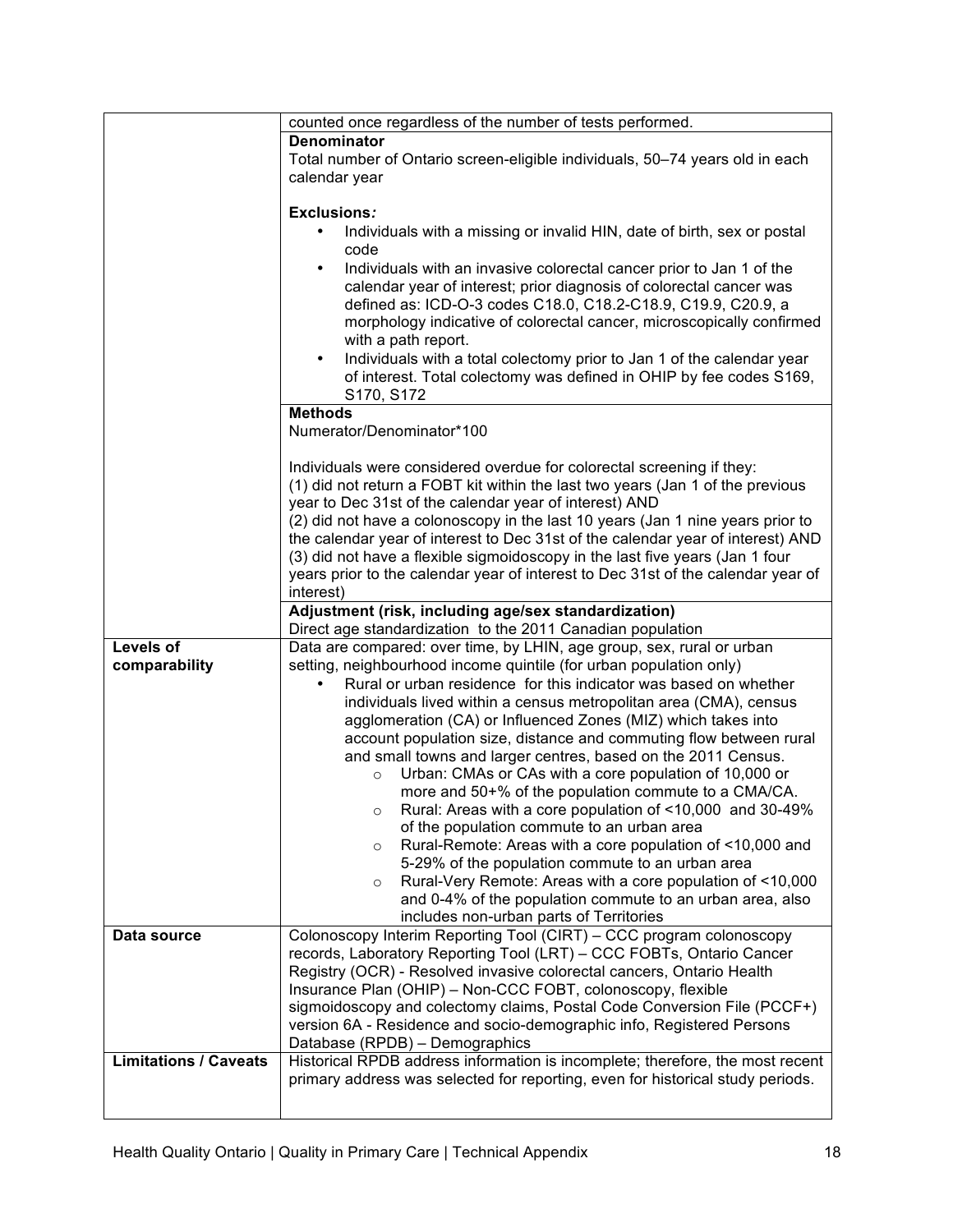| FOBTs analyzed in hospital labs could not be captured.                                                                                                                                                                                                                         |
|--------------------------------------------------------------------------------------------------------------------------------------------------------------------------------------------------------------------------------------------------------------------------------|
| Only FOBT as a primary screening test could be assessed; FOBT is<br>recommended for those at average risk of colorectal cancer, while those at<br>increased risk (1st degree relative with colorectal cancer) were not assessed<br>as they could not be accurately identified. |
| A small proportion of FOBTs performed as diagnostic tests could not be<br>excluded from the analysis.                                                                                                                                                                          |
| OHIP data may include (CCC program) rejected kits.                                                                                                                                                                                                                             |
| This indicator does not capture tests performed as part of the Registered<br>Nurse Flexible Sigmoidoscopy Project (represents about 7,192 flexible<br>sigmoidoscopies as of October, 2012).                                                                                    |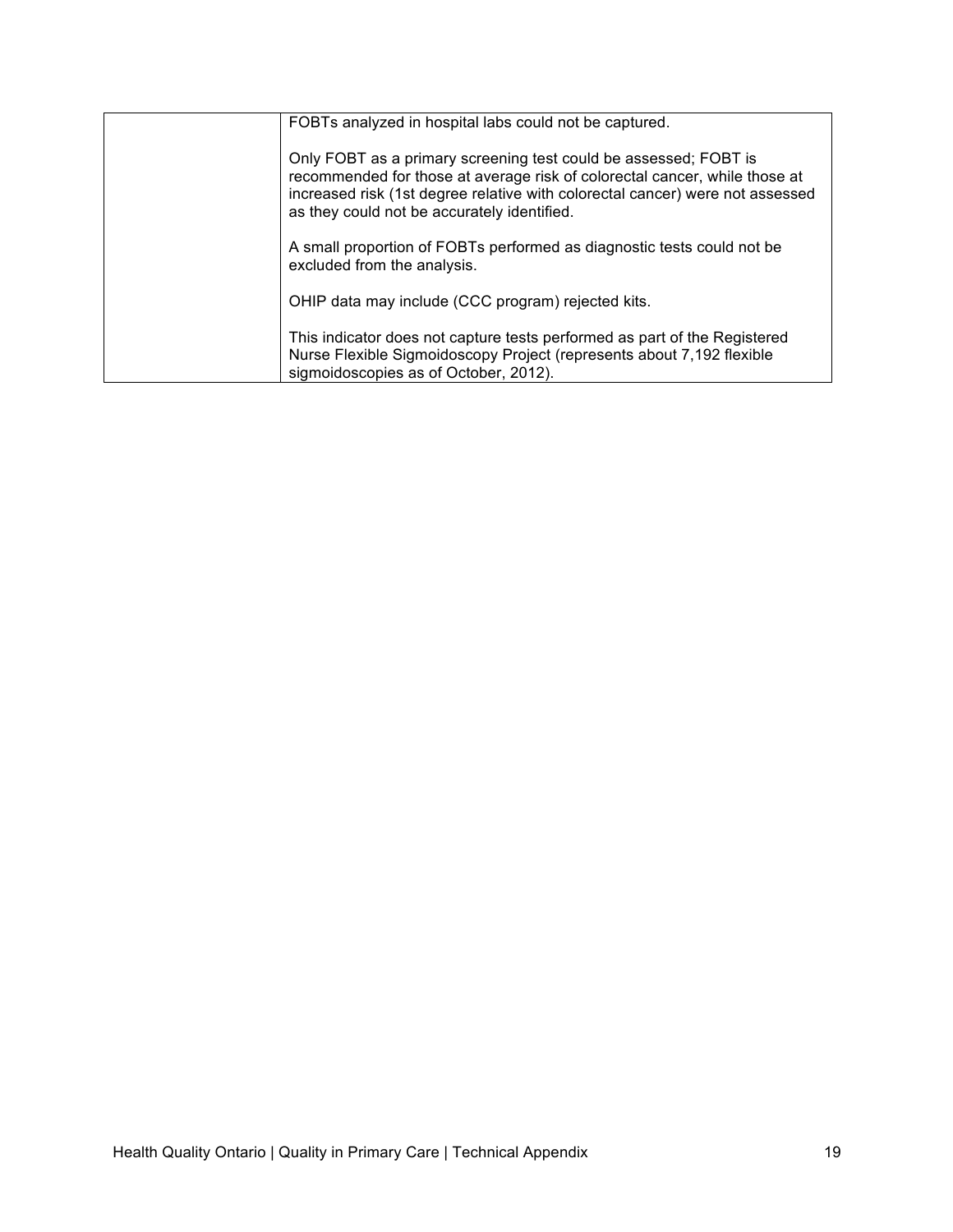| <b>DIABETES COMPLICATION</b> |                                                                                                                                                                                                                                                                                                                                                                                                                                                                                                                                                                                                                                                                                                                                                                                                                                                                                                                                                                                                                                                                               |
|------------------------------|-------------------------------------------------------------------------------------------------------------------------------------------------------------------------------------------------------------------------------------------------------------------------------------------------------------------------------------------------------------------------------------------------------------------------------------------------------------------------------------------------------------------------------------------------------------------------------------------------------------------------------------------------------------------------------------------------------------------------------------------------------------------------------------------------------------------------------------------------------------------------------------------------------------------------------------------------------------------------------------------------------------------------------------------------------------------------------|
| <b>Description</b>           | This indicator reports the rate of serious chronic complications (such as<br>hospitalizations for coronary artery disease, cerebrovascular disease and<br>peripheral vascular disease (amputation), as well as end stage renal disease<br>and death) in the last year among people with diabetes aged 20 and older.<br>A lower rate is better.                                                                                                                                                                                                                                                                                                                                                                                                                                                                                                                                                                                                                                                                                                                                |
| <b>Relevance/Rationale</b>   | Close to one million Ontarians have diabetes. Diabetes is a leading cause of                                                                                                                                                                                                                                                                                                                                                                                                                                                                                                                                                                                                                                                                                                                                                                                                                                                                                                                                                                                                  |
|                              | heart disease, kidney failure resulting in dialysis, and amputation due to<br>narrowing of the blood vessels (arteries and veins) in the limbs, hands and<br>feet.[24] Timely monitoring and management of diabetes by checking blood<br>pressure, blood sugar, and blood lipids as well as encouraging patients to<br>take their medication and maintain a healthy lifestyle can help reduce the<br>likelihood of developing many of these long-term complications of diabetes.                                                                                                                                                                                                                                                                                                                                                                                                                                                                                                                                                                                              |
|                              | Based on the United Kingdom Prospective Diabetes Study (UKPDS), blood<br>glucose and blood pressure control lower the risk of microvascular and<br>macrovascular complications in type 2 diabetics. Specifically, a 1% reduction<br>in HbA1c has been associated with a 10% reduction in diabetes-related<br>mortality and a 25% reduction in microvascular end-points.[25] Likewise,<br>blood pressure control is associated with a 32% reduction in risk of mortality<br>from diabetes-associated conditions, two-thirds of which are cardiovascular<br>diseases.[26] Furthermore, blood pressure control is associated with a 34%<br>reduction in the risk of macrovascular disease (including myocardial<br>infarction, sudden death, stroke, and peripheral vascular disease), a 44%<br>reduction in the risk of stroke, and a 37% reduction in the risk of<br>microvascular disease.[26] It is critical that primary care providers monitor<br>and manage the care of patients with diabetes since the majority of care<br>takes place in the primary care setting.[27] |
| <b>HQO reporting tool</b>    | <b>Primary Care Public Reporting Web Pages</b><br>Primary Care Performance Measurement Framework<br><b>Primary Care Theme Report</b>                                                                                                                                                                                                                                                                                                                                                                                                                                                                                                                                                                                                                                                                                                                                                                                                                                                                                                                                          |
| <b>Reporting tools</b>       | Similar external indicators which do not align:                                                                                                                                                                                                                                                                                                                                                                                                                                                                                                                                                                                                                                                                                                                                                                                                                                                                                                                                                                                                                               |
| external to HQO              | Institute for Clinical Evaluative Sciences (ICES) Atlas reported a similar<br>indicator but the numerator includes a slightly different set of complications.                                                                                                                                                                                                                                                                                                                                                                                                                                                                                                                                                                                                                                                                                                                                                                                                                                                                                                                 |
| Unit of analysis             | Rate per 100 people with diabetes                                                                                                                                                                                                                                                                                                                                                                                                                                                                                                                                                                                                                                                                                                                                                                                                                                                                                                                                                                                                                                             |
| <b>Calculation</b>           | <b>Numerator</b><br>Number of patients with any of the complications listed below:<br>1. Death (from RPDB)<br>2. Coronary artery disease hospitalization (i.e. AMI)<br>CIHI-DAD record with DXCODE or INCODE associated with AMI, PTCA,<br>$\bullet$<br>CABG, angina with most responsible diagnosis pre- or post-admission<br>ICD-10 codes: I20, I21, I22, DXTYPE1 = M<br>CCI codes: 1IJ50, 1IJ57, 1IJ76<br>3. Cerebral vascular disease (CVD) hospitalization (i.e. Stroke)<br>ICD10 codes: 161, 163, 164, G45 DXTYPE1 = M<br>Exclude: G45.4<br>• CCI codes: 1JE57<br>4. Peripheral vascular disease (PVD) hospitalization (i.e. Surgeries for<br>peripheral vascular disease including amputations)<br>CCI codes: 1VQ93, 1VC93, 1VG93, 1WA93, 1WE93, 1WI93, 1WJ93,                                                                                                                                                                                                                                                                                                         |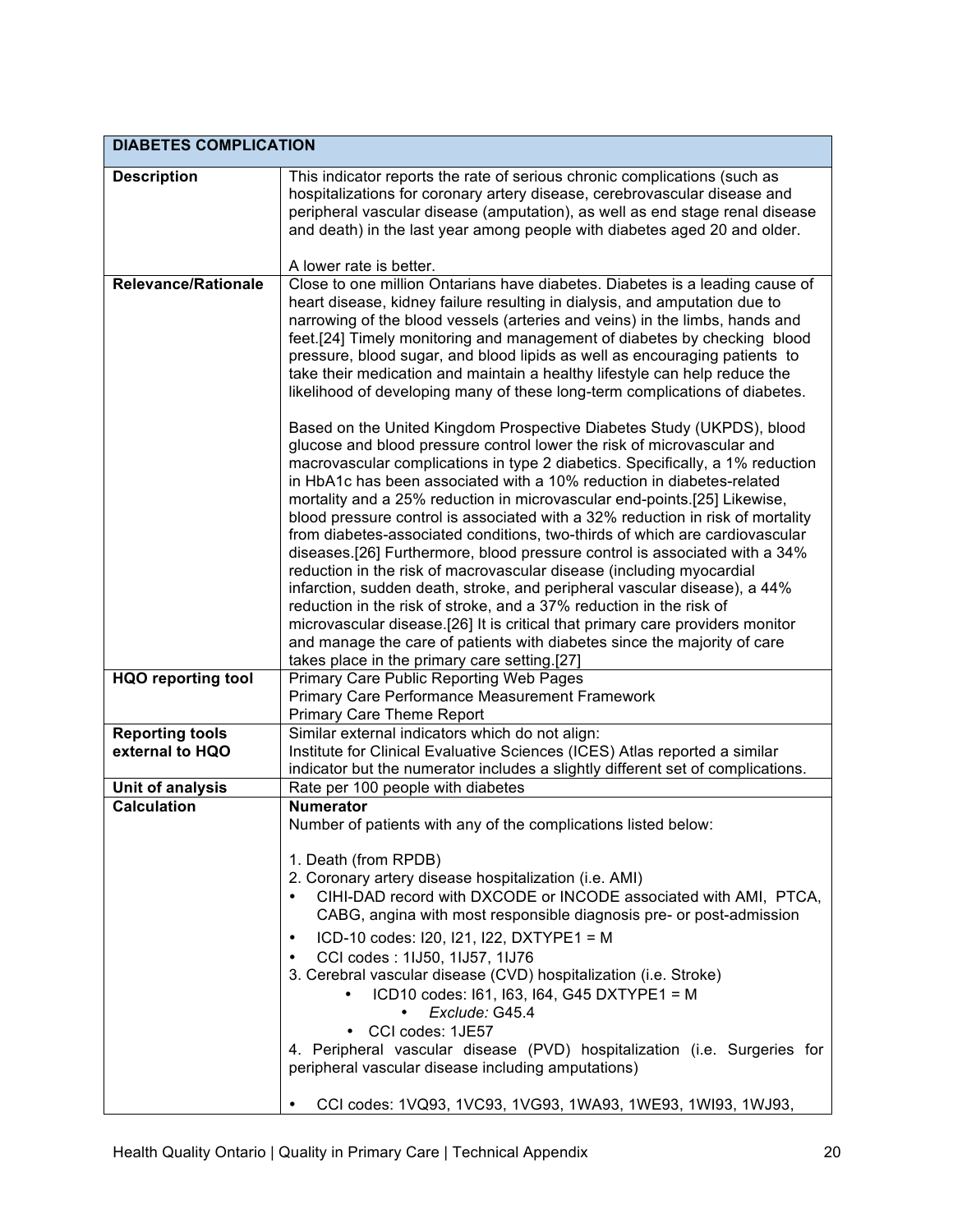|                              | 1WK93, 1WL93, 1WM93, 1WN93                                                                                                                                                                                                                                                                                                                                                                                                                                                                                                              |
|------------------------------|-----------------------------------------------------------------------------------------------------------------------------------------------------------------------------------------------------------------------------------------------------------------------------------------------------------------------------------------------------------------------------------------------------------------------------------------------------------------------------------------------------------------------------------------|
|                              | Exclude if one of the following ICD-10 codes, any DXTYPE, appears on<br>$\bullet$<br>the same record: C402, C403, C461, C472, C492, D162, D163, D212,<br>S72 to S79, S82 to S89, S97, S98, T023, T025 to T029, T033 to T039,<br>T043 to T049, T053 to T059, T07, T132 to T139, T142 to T149<br>5. Incident end stage renal disease (i.e. requiring dialysis)-see number 4<br>under denominator exclusions<br>At least two chronic dialysis OHIP fee code G860 to G866<br>6. Any complication: The first occurrence of any of the above* |
|                              |                                                                                                                                                                                                                                                                                                                                                                                                                                                                                                                                         |
|                              | For patients with more than one complication during the reported year, the<br>first occurrence of the complication is selected for calculation of the overall<br>complication rate.                                                                                                                                                                                                                                                                                                                                                     |
|                              | Denominator<br>All cases of diabetes that are prevalent on April 1 of each fiscal year of<br>interest (from 2005/06 to 2013/14)                                                                                                                                                                                                                                                                                                                                                                                                         |
|                              | <b>Exclusions:</b>                                                                                                                                                                                                                                                                                                                                                                                                                                                                                                                      |
|                              | Invalid IKN<br>$\bullet$                                                                                                                                                                                                                                                                                                                                                                                                                                                                                                                |
|                              | Non-Ontario resident                                                                                                                                                                                                                                                                                                                                                                                                                                                                                                                    |
|                              | Invalid sex or birthdate                                                                                                                                                                                                                                                                                                                                                                                                                                                                                                                |
|                              | Death date before April 1 <sup>st</sup> of given year<br>$\bullet$                                                                                                                                                                                                                                                                                                                                                                                                                                                                      |
|                              | Age < 20 at the time of diagnosis (since we're restricting ourselves to                                                                                                                                                                                                                                                                                                                                                                                                                                                                 |
|                              | adults for almost all of the indicators).                                                                                                                                                                                                                                                                                                                                                                                                                                                                                               |
|                              | In ODD <1 year prior to April 1 of fiscal year of interest (i.e., were<br>$\bullet$                                                                                                                                                                                                                                                                                                                                                                                                                                                     |
|                              | incident in year prior to fiscal year of interest)<br>Two or more OHIP fee codes for hemodialysis G860 to G866 present                                                                                                                                                                                                                                                                                                                                                                                                                  |
|                              | in previous year                                                                                                                                                                                                                                                                                                                                                                                                                                                                                                                        |
|                              | <b>Methods</b>                                                                                                                                                                                                                                                                                                                                                                                                                                                                                                                          |
|                              | Numerator/Denominator*100                                                                                                                                                                                                                                                                                                                                                                                                                                                                                                               |
|                              | Adjustment (risk, including age/sex standardization)                                                                                                                                                                                                                                                                                                                                                                                                                                                                                    |
|                              | Direct standardization using the April 1 2013 diabetes population in Ontario<br>as a standard. Standardized by:                                                                                                                                                                                                                                                                                                                                                                                                                         |
|                              | Age groups are 20-34, 35-49, 50-64, 65+                                                                                                                                                                                                                                                                                                                                                                                                                                                                                                 |
|                              | Sex<br>$\bullet$                                                                                                                                                                                                                                                                                                                                                                                                                                                                                                                        |
|                              | Duration of diabetes: 0-4, 5-9, 10+ years<br>٠                                                                                                                                                                                                                                                                                                                                                                                                                                                                                          |
| Levels of                    | Data are compared: over time, by LHIN, age group, sex, rural or urban                                                                                                                                                                                                                                                                                                                                                                                                                                                                   |
| comparability                | setting, neighbourhood income quintile                                                                                                                                                                                                                                                                                                                                                                                                                                                                                                  |
| Data source                  | Discharge Abstract Database (DAD), Ontario Diabetes Database (ODD),                                                                                                                                                                                                                                                                                                                                                                                                                                                                     |
|                              | Ontario Health Insurance Plan (OHIP), Registered Persons Database<br>(RPDB), provided by Institute for Clinical Evaluative Sciences (ICES)                                                                                                                                                                                                                                                                                                                                                                                              |
| <b>Limitations / Caveats</b> | The indictor is targeting only serious chronic complications.                                                                                                                                                                                                                                                                                                                                                                                                                                                                           |
|                              |                                                                                                                                                                                                                                                                                                                                                                                                                                                                                                                                         |
|                              | Some of the outcomes/complications may not be directly related to diabetes<br>(such as death).                                                                                                                                                                                                                                                                                                                                                                                                                                          |
|                              | The indicator is not adjusted for comorbidities.                                                                                                                                                                                                                                                                                                                                                                                                                                                                                        |
|                              | ODD doesn't distinguish type1 and type 2 diabetes.                                                                                                                                                                                                                                                                                                                                                                                                                                                                                      |

| <b>30-DAY READMISSION</b> |                                                                                                                                                             |
|---------------------------|-------------------------------------------------------------------------------------------------------------------------------------------------------------|
| <b>Description</b>        | This indicator reports the rate of hospital readmission within 30 days of<br>discharge, for any of the following conditions: pneumonia, chronic obstructive |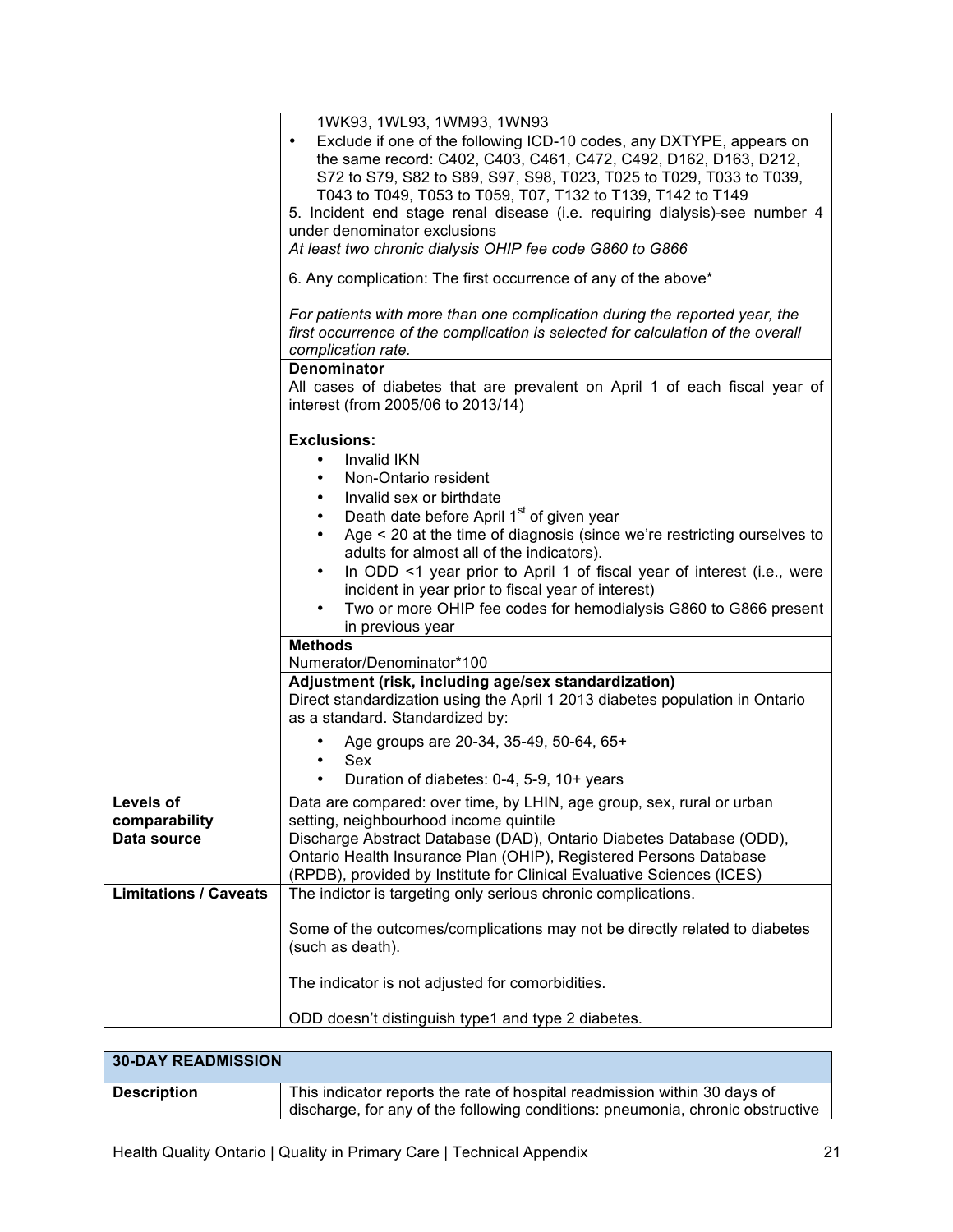|                                           | pulmonary disease, congestive heart failure, stroke, gastrointestinal disease,<br>diabetes and cardiac conditions (excluding heart attack) as a rate per 100<br>hospital discharges.<br>Generally, a lower rate is better.                                                                                                                                                                                                                                                                                                                                                                                                                                                                                           |
|-------------------------------------------|----------------------------------------------------------------------------------------------------------------------------------------------------------------------------------------------------------------------------------------------------------------------------------------------------------------------------------------------------------------------------------------------------------------------------------------------------------------------------------------------------------------------------------------------------------------------------------------------------------------------------------------------------------------------------------------------------------------------|
| <b>Relevance/Rationale</b>                | The unplanned hospital readmission rate is an important indicator of health<br>system performance [28] and reducing readmissions remains a key strategy<br>area for Ontario.[29] It is a marker of quality of care and integration and<br>shows how well various parts of the health system work together.[30]<br>Reporting the 30-day readmission rate and understanding the contributing<br>factors can inform strategies to reduce unplanned readmission rates. Some<br>readmissions are unavoidable due to specifics of conditions or health decline,<br>however if patients get the care they need when and where they need it, this<br>can help to reduce the number of preventable hospital readmissions.[31] |
| <b>HQO reporting tool</b>                 | Primary Care Public Reporting Web Pages<br>Primary Care Performance Measurement Framework<br><b>Primary Care Theme Report</b><br>Other HQO indicators in the same family:<br>The Yearly Report has 30-day readmission rates for medical and surgical                                                                                                                                                                                                                                                                                                                                                                                                                                                                 |
|                                           | patients<br>Quality Improvement Plans (specific to primary care organization)<br>Primary care practice profile reports (specific to primary care organization)                                                                                                                                                                                                                                                                                                                                                                                                                                                                                                                                                       |
| <b>Reporting tools</b><br>external to HQO | Ministry of Health and Long-Term Care HDB portal, Ministry-LHIN<br>Performance Agreement, Hospital Sector Accountability Agreement, and<br>Quarterly report.<br>Canadian Institute for Health Information Your Health System and Health<br>Indicators Interactive Tool (report overall readmission rates and readmission<br>rates for medical and surgical patients)                                                                                                                                                                                                                                                                                                                                                 |
| Unit of analysis                          | Rate per 100 hospital discharges                                                                                                                                                                                                                                                                                                                                                                                                                                                                                                                                                                                                                                                                                     |
| <b>Calculation</b>                        | <b>Numerator</b><br>Number of subsequent non-elective readmissions to an acute care hospital<br>within 30 days of discharge (for any cause)                                                                                                                                                                                                                                                                                                                                                                                                                                                                                                                                                                          |
|                                           | Inclusions:<br>Patients with admission category (admcat = 'U')                                                                                                                                                                                                                                                                                                                                                                                                                                                                                                                                                                                                                                                       |
|                                           | <b>Exclusions:</b><br>Cases where readmission is coded as an acute transfer by the<br>٠<br>receiving hospital (unless the readmission was coded as a transfer<br>from the same hospital)<br>Records with missing or invalid data on discharge/admission date<br>٠<br>Elective hospitalizations<br>٠                                                                                                                                                                                                                                                                                                                                                                                                                  |
|                                           | Denominator                                                                                                                                                                                                                                                                                                                                                                                                                                                                                                                                                                                                                                                                                                          |
|                                           | Acute care discharges from an episode of care in which one of the conditions<br>below (identified by the Case Mix Group (CMG) code) is recorded in the first<br>hospitalization of the episode within each fiscal year (minus last 30 days for<br>follow-up) among all Ontario residents:                                                                                                                                                                                                                                                                                                                                                                                                                            |
|                                           | Cardiac Conditions, excluding heart attack (CMG+ codes 202, 204,<br>$\bullet$<br>208) for people aged 40 and older only<br>Pneumonia (CMG+ codes 136, 138, 143) all ages<br>٠<br>Diabetes (CMG+ code 437) all ages<br>٠<br>Stroke (CMG+ codes 025, 026, 028) for people aged 45 and older<br>٠                                                                                                                                                                                                                                                                                                                                                                                                                       |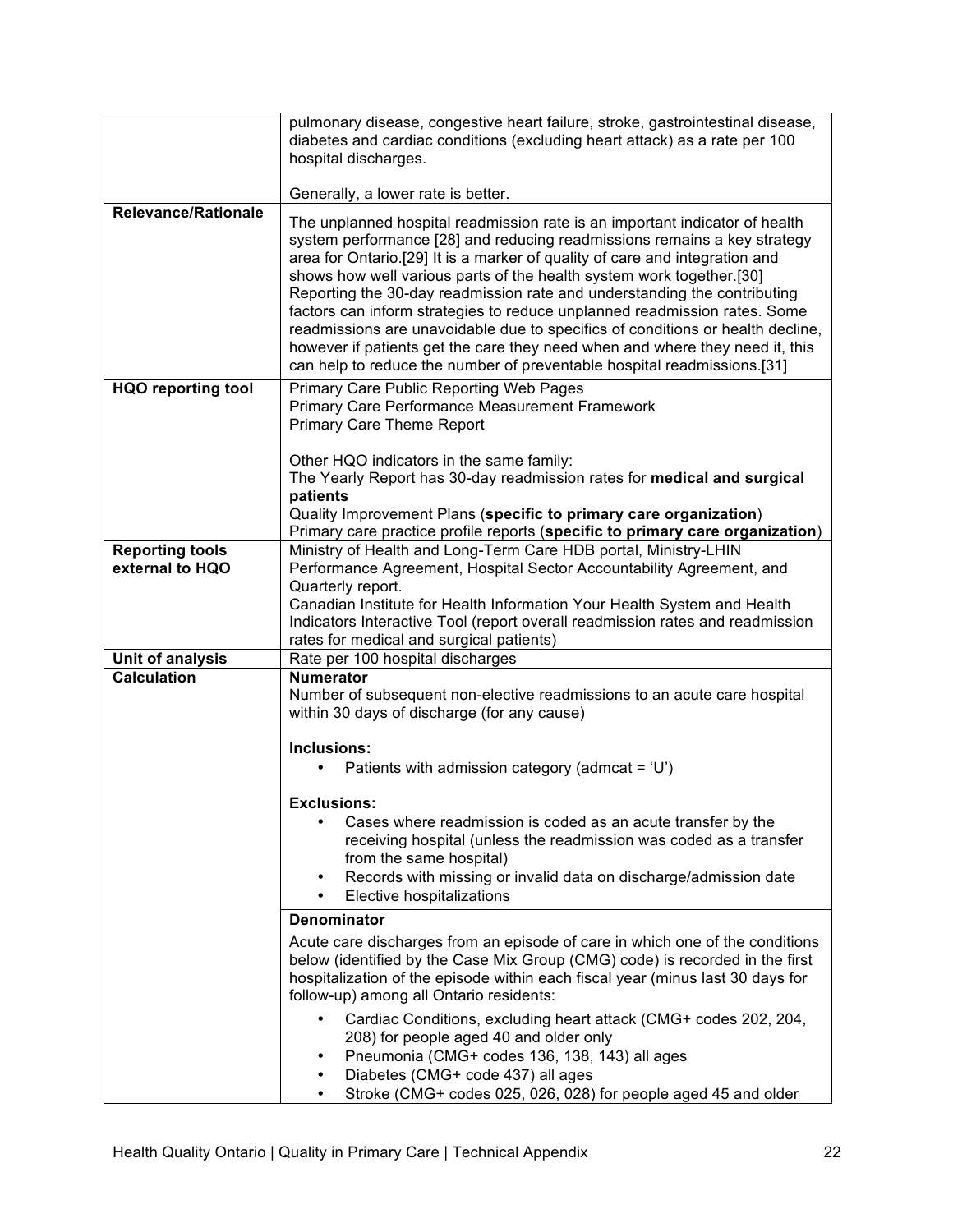|                              | only                                                                                                                                                                                                                                                                                                                   |
|------------------------------|------------------------------------------------------------------------------------------------------------------------------------------------------------------------------------------------------------------------------------------------------------------------------------------------------------------------|
|                              | Gastrointestinal Disease (CMG+ codes 231, 248, 251, 253, 254, 255,                                                                                                                                                                                                                                                     |
|                              | 256, 257, 258, 285, 286, 287, 288) for all ages                                                                                                                                                                                                                                                                        |
|                              | CHF (CMG+ code 196) for people aged 45 and older only                                                                                                                                                                                                                                                                  |
|                              | COPD (CMG + code 139) for people aged 45 and older only                                                                                                                                                                                                                                                                |
|                              | <b>Methods</b>                                                                                                                                                                                                                                                                                                         |
|                              | Numerator/Denominator*100                                                                                                                                                                                                                                                                                              |
|                              | Adjustment (risk, including age/sex standardization)                                                                                                                                                                                                                                                                   |
|                              | Direct age and sex standardization using 1991 Canadian census population.                                                                                                                                                                                                                                              |
|                              | Age groups are: <= 18, 19-34, 35-49, 50-64, 65+                                                                                                                                                                                                                                                                        |
| Levels of                    | Data are compared: over time, by LHIN, sex, rural or urban setting,                                                                                                                                                                                                                                                    |
| comparability                | neighbourhood income quintile                                                                                                                                                                                                                                                                                          |
| Data source                  | Discharge Abstract Database (DAD), Ontario Health Insurance Plan (OHIP),                                                                                                                                                                                                                                               |
|                              | Registered Persons Database (RPDB), provided by the Institute for Clinical                                                                                                                                                                                                                                             |
|                              | Evaluative Sciences (ICES)                                                                                                                                                                                                                                                                                             |
| <b>Limitations / Caveats</b> | Not all readmissions are avoidable and this indicator does not capture which<br>readmissions were avoidable and the underlying reasons (e.g. condition<br>aggravation, poor transition, lack of community support/care).<br>Due to age restrictions for some conditions the results are not reported by<br>age groups. |
|                              | The indicator captures hospital readmission only and does not capture return<br>visits to the emergency department.                                                                                                                                                                                                    |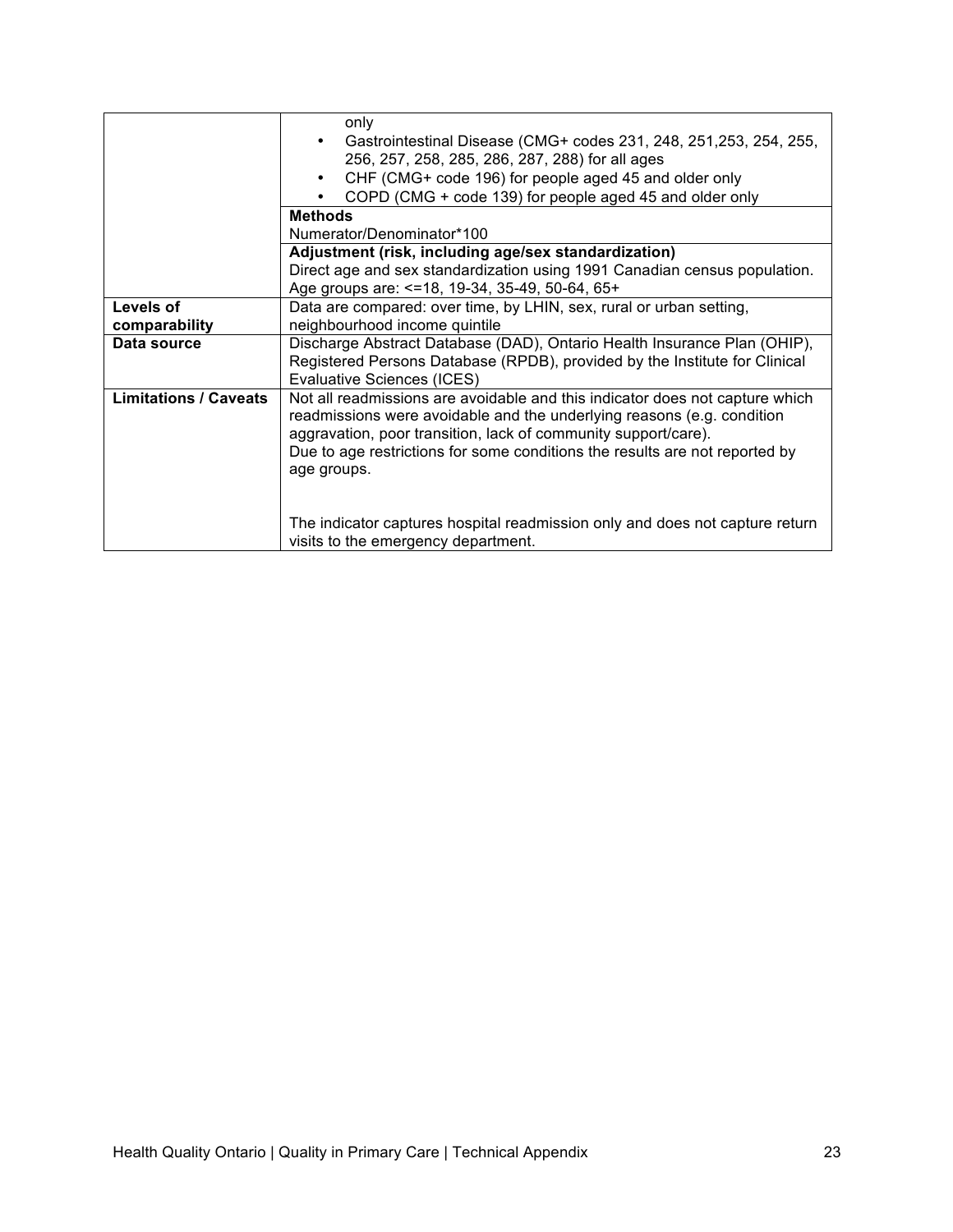| SEVEN DAY FOLLOW-UP AFTER LEAVING HOSPITAL |                                                                                                                                                                                                                                                                                                                                                                                                                                                                                                                                                                                                                                                                                 |
|--------------------------------------------|---------------------------------------------------------------------------------------------------------------------------------------------------------------------------------------------------------------------------------------------------------------------------------------------------------------------------------------------------------------------------------------------------------------------------------------------------------------------------------------------------------------------------------------------------------------------------------------------------------------------------------------------------------------------------------|
| <b>Description</b>                         | This indicator reports the rate of follow-up visit with a primary care doctor<br>within seven days of discharge for any of following conditions: pneumonia,<br>diabetes, stroke, gastrointestinal disease, congestive heart failure, chronic<br>obstructive pulmonary disease, and cardiac conditions (excluding heart<br>attack) as a rate per 100 hospital discharges.                                                                                                                                                                                                                                                                                                        |
|                                            | A higher rate is better.                                                                                                                                                                                                                                                                                                                                                                                                                                                                                                                                                                                                                                                        |
| <b>Relevance/Rationale</b>                 | The days immediately following discharge from hospital are a vulnerable<br>transition period for patients. Patients without a medical follow-up are at an<br>increased risk of being readmitted within 30 days of discharge. The highest<br>proportion of readmissions fall within the first 10 days after discharge [30]<br>emphasizing the importance of early follow-up visits.                                                                                                                                                                                                                                                                                              |
|                                            | This is especially important for patients at a high risk of readmissions, for<br>example, those with multiple chronic conditions. Follow-up within seven days<br>was associated with a meaningful reduction in readmissions in this group of<br>patients.[32] A number of studies have also shown that early follow-up has<br>been associated with reduced 30-day readmissions for patients with<br>congestive heart failure and chronic obstructive pulmonary disease.[33]<br>Primary care providers (PCP) have a critical role during this transition period.<br>A study showed that patients lacking timely PCP follow-up were 10 times<br>more likely to be readmitted.[34] |
| <b>HQO reporting tool</b>                  | Primary Care Public Reporting Web Pages                                                                                                                                                                                                                                                                                                                                                                                                                                                                                                                                                                                                                                         |
|                                            | <b>Primary Care Performance Measurement Framework</b><br><b>Primary Care Theme Report</b>                                                                                                                                                                                                                                                                                                                                                                                                                                                                                                                                                                                       |
|                                            |                                                                                                                                                                                                                                                                                                                                                                                                                                                                                                                                                                                                                                                                                 |
|                                            | Other HQO indicators in the same family:<br>The Yearly Report includes 7-day follow-up with any doctor for people<br>admitted to hospital for heart failure or chronic obstructive pulmonary disease<br>Quality Improvement Plans (specific to primary care organization)                                                                                                                                                                                                                                                                                                                                                                                                       |
| <b>Reporting tools</b>                     | Similar external indicators which do not align:                                                                                                                                                                                                                                                                                                                                                                                                                                                                                                                                                                                                                                 |
| external to HQO                            | Ministry of Health and Long-Term Care reports 7-day follow-up by any                                                                                                                                                                                                                                                                                                                                                                                                                                                                                                                                                                                                            |
|                                            | physician for selected conditions (pneumonia, diabetes, stroke,<br>gastrointestinal disease, congestive heart failure, chronic obstructive                                                                                                                                                                                                                                                                                                                                                                                                                                                                                                                                      |
|                                            | pulmonary disease, and cardiac conditions excluding heart attack)                                                                                                                                                                                                                                                                                                                                                                                                                                                                                                                                                                                                               |
| Unit of analysis                           | Rate per 100 hospital discharges                                                                                                                                                                                                                                                                                                                                                                                                                                                                                                                                                                                                                                                |
| <b>Calculation</b>                         | <b>Numerator</b><br>Number of discharges where the patient was seen by a primary care<br>physician (OHIP) within 7 days of discharge from hospital for the mentioned<br>conditions.                                                                                                                                                                                                                                                                                                                                                                                                                                                                                             |
|                                            | Inclusions:                                                                                                                                                                                                                                                                                                                                                                                                                                                                                                                                                                                                                                                                     |
|                                            | Ontario physician visits taking place in office, home, or long-term<br>care (OHIP variable LOCATION = 'O' or 'H' or 'L')                                                                                                                                                                                                                                                                                                                                                                                                                                                                                                                                                        |
|                                            | Visits to any primary care provider, pediatrician, or geriatrician (IPDB<br>$\bullet$<br>Mainspec = 'GP/FP' or 'F.P./EMERGENCY MEDICINE' or<br>'PEDIATRICS' or 'GERIATRIC MEDICINE'), (Take the first<br>occurrence of the PCP visit within 7 days. i.e. look at only PCP visits<br>and if there were more than one include only the first one)<br>Physician visits occurring between days 0* to 7 post-discharge (i.e.,<br>$\bullet$<br>includes date of discharge)<br>*Follow-up visits on day zero post-discharge were only included if the                                                                                                                                  |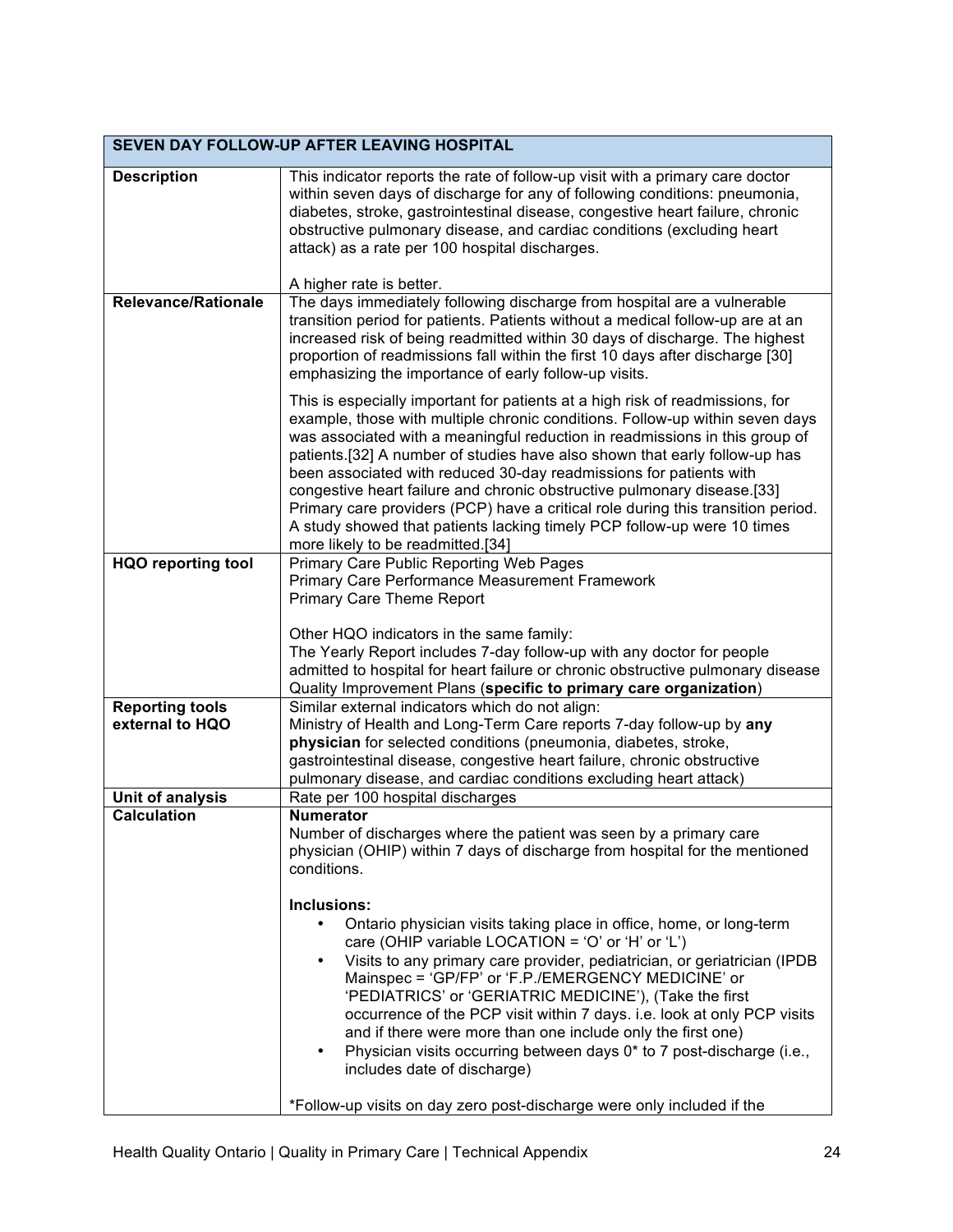|                              | discharge occurred before 8 am on that day                                                                                                     |
|------------------------------|------------------------------------------------------------------------------------------------------------------------------------------------|
|                              | <b>Exclusions:</b>                                                                                                                             |
|                              | Negated OHIP claims, duplicate claims and lab claims<br>$\bullet$                                                                              |
|                              | Records with missing or invalid data on discharge/admission date<br>$\bullet$                                                                  |
|                              | <b>Denominator</b>                                                                                                                             |
|                              | Number of acute care discharges from episode of care in which one of the                                                                       |
|                              | conditions below (identified by the Case Mix Group (CMG) code) is recorded                                                                     |
|                              | in the first hospitalization of the episode within each fiscal year (minus last 30                                                             |
|                              | days for follow-up) among all Ontario residents.                                                                                               |
|                              |                                                                                                                                                |
|                              | Inclusions:                                                                                                                                    |
|                              | Cardiac Conditions, excluding heart attack (CMG+ codes 202, 204,<br>208) for people aged 40 and older only                                     |
|                              | Pneumonia (CMG+ codes 136, 138, 143) all ages<br>$\bullet$                                                                                     |
|                              | Diabetes (CMG+ code 437) all ages<br>$\bullet$                                                                                                 |
|                              | Stroke (CMG+ codes 025, 026, 028) for people aged 45 and older<br>$\bullet$                                                                    |
|                              | only                                                                                                                                           |
|                              | Gastrointestinal Disease (CMG+ codes 231, 248, 251, 253, 254, 255,<br>$\bullet$                                                                |
|                              | 256, 257, 258, 285, 286, 287, 288) for all ages                                                                                                |
|                              | CHF (CMG+ code 196) for people aged 45 and older only<br>$\bullet$                                                                             |
|                              | COPD (CMG+ code 139) for people aged 45 and older only<br>$\bullet$                                                                            |
|                              | <b>Exclusions:</b>                                                                                                                             |
|                              | Invalid IKN<br>٠                                                                                                                               |
|                              | Non-Ontario residents<br>$\bullet$                                                                                                             |
|                              | Residents not eligible for OHIP at index date<br>$\bullet$                                                                                     |
|                              | Residents who have not had contact with the Ontario health care<br>$\bullet$                                                                   |
|                              | system (no OHIP records) within the previous 7 years                                                                                           |
|                              | Exclude patients under age 40 for cardiac CMGs<br>$\bullet$<br>$\bullet$                                                                       |
|                              | Exclude patients under age 45 for stroke, COPD, and CHF<br>Records with missing or invalid data on discharge/admission date,<br>$\bullet$      |
|                              | death date, age or gender                                                                                                                      |
|                              | Discharges: Transfers to acute hospital care (dischdisp = 01) and to<br>$\bullet$                                                              |
|                              | other (palliative care/hospice, addiction treatment centre) (dischdisp                                                                         |
|                              | = 03), deaths (dischdisp = 07), patient sign-outs against medical                                                                              |
|                              | advice (dischdisp = $06$ ), cadavers (dischdisp = $08$ ), and stillbirths                                                                      |
|                              | $(dischdisp = 09)$                                                                                                                             |
|                              | Cases with no Resource Intensity Weight (RIW) assigned                                                                                         |
|                              | <b>Methods</b><br>Numerator/Denominator*100                                                                                                    |
|                              | Adjustment (risk, including age/sex standardization)                                                                                           |
|                              | Direct age and sex standardization using 1991 Canadian Census population.                                                                      |
|                              | Age groups are: <= 18, 19-34, 35-49, 50-64, 65+                                                                                                |
| Levels of                    | Data are compared: over time, by LHIN, sex, rural or urban setting,                                                                            |
| comparability                | neighbourhood income quintile                                                                                                                  |
| Data source                  | Discharge Abstract Database (DAD), ICES Physician Database (IPDB),                                                                             |
|                              | Ontario Health Insurance Plan (OHIP), Registered Persons Database<br>(RPDB), provided by the Institute for Clinical Evaluative Sciences (ICES) |
| <b>Limitations / Caveats</b> | Other types of follow-up (e.g. with a specialist or nurse practitioner) are not                                                                |
|                              | captured by this indicator.                                                                                                                    |
|                              |                                                                                                                                                |
|                              | Follow-up visit is not condition/discharge-specific and does not necessarily                                                                   |
|                              | have the same reason for visit as the hospitalization. It captures a visit for any                                                             |
|                              | reason within 7 days and may include visits unrelated to the index                                                                             |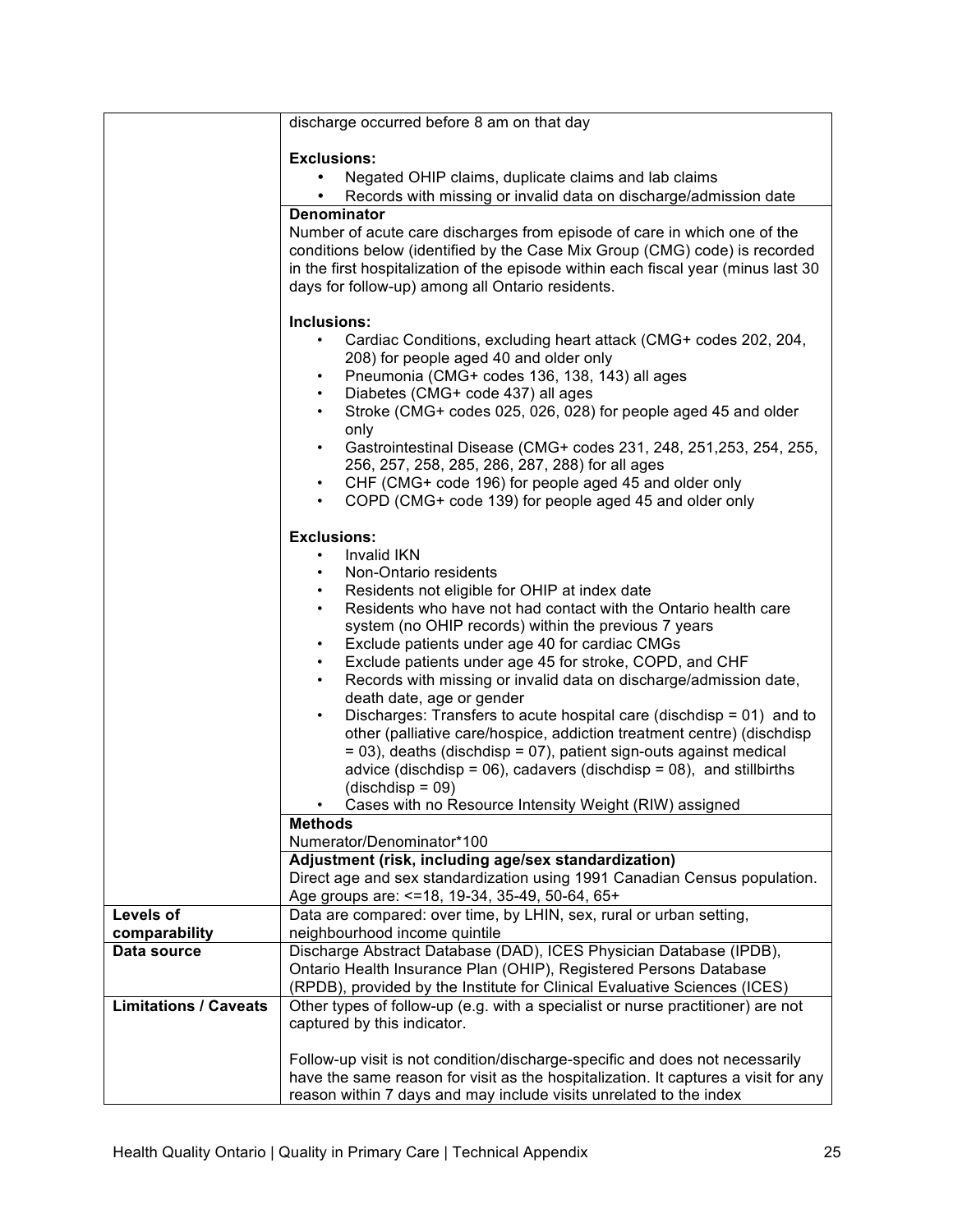| hospitalization.                                                                                       |
|--------------------------------------------------------------------------------------------------------|
| Due to age restrictions/differences for some conditions the results are not<br>reported by age groups. |
| HQO uses different definitions to report this indicator in different tools                             |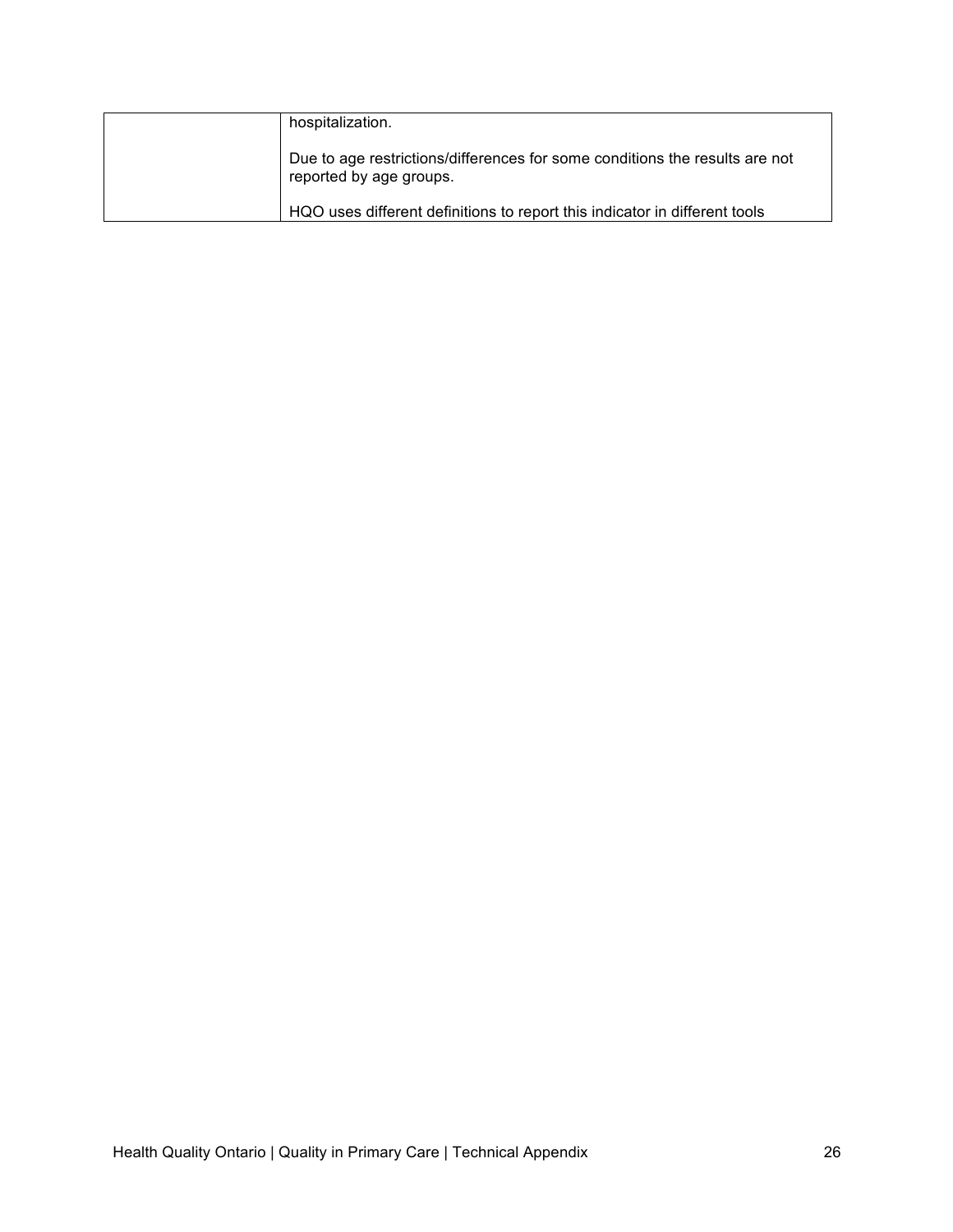## **5. References**

 

 $1$  Health Quality Ontario. A primary care performance measurement framework for Ontario report of the Steering Committee for the Ontario Primary Care Performance Measurement

Initiative: phase one. 2014.<br><sup>2</sup> Statistics Canada. Deaths 1991-1999: Definitions (Archived Content). Available from: http://www.statcan.gc.ca/pub/84f0211x/1999/4067936-eng.htm.<br><sup>3</sup> Cancer Quality Council of Ontario. Technical Information: Colorectal Cancer Screening

Percentage Overdue for Screening: Technical Specifications. Available from:

http://www.csqi.on.ca/cms/One.aspx?portalId=327483&pageId=335155.<br><sup>4</sup> Hux J.E., Ivis F., Flintoft V., Bica A. Diabetes in Ontario: determination of prevalence and incidence using a validated administrative data algorithm. Diabetes Care 2002;25(3):512-516.  $<sup>5</sup>$  Lambrew J.M., DeFriese G.H., Carey T.S., Ricketts T.C., Biddle A.K. The Effects of Having a</sup> Regular Doctor on Access to Primary Care. Medical Care. 1996;34(2):138–51.

 $6$  Glazier R. Balancing equity issues in health system: Perspectives of primary healthcare. Healthcarepapers. 2007;8:Spec-45.

 $^7$  Hay C., Pacey M., Bains N., Ardal S. Understanding the unattached population in Ontario. Evidence from Primary Care Access Survey. Healthcare Policy. 2010;6(2), 33.

<sup>8</sup> Rask K.J., Williams M.V., Parker R.M., McNagny S.E. Obstacles Predicting Lack of a Regular Provider and Delays in Seeking Care for Patients at an Urban Public Hospital. Journal of the American Medical Association. 1994;271(24):1931–33.

Jaakkimainen L. el al. Primary Care: A practice Atlas. Toronto: Institute for clinical Evaluative

Sciences. 2006.<br><sup>10</sup> Szafran O. & Bell N.R. Use of Walk-in Clinics by Rural and Urban Patients. Canadian Family Physician.2000;46(1):114–19. 11 Born Born Born Born K. & Laupacis A. Healthy Debate. September 28, 2011. Available from:

http://healthydebate.ca/2011/09/topic/community-long-term-care/accessing-primary-care  $12$  [Excellent Care for All. Available from:

http://www.health.gov.on.ca/en/pro/programs/ecfa/action/primary/pri\_access.aspx].<br><sup>13</sup> Health Council of Canada (2011). Toward a Primary Care Strategy for Canada. Canadian foundation of healthcare improvement.

 $14$  Hjortdahl P. & Laerum E. Continuity of care in general practice: effect on patient satisfaction. BMJ. 1992 May 16; 304(6837):1287-90.

 $15$  Coulter, A. & Ellins, J. (2006). Patient-focused interventions: A review of the evidence. London, England: The Health Foundation and Picker Institute Europe. Available from: www.health.org.uk/publications/patient-focusedinterventions/

<sup>16</sup> Parsons, S., Winterbottom, A., Cross, P., Redding, D. (2010). The quality of patient engagement and involvement in primary care. London, England: The King's Fund. Available from: www.kingsfund.org.uk/current\_projects/gp\_inquiry/ dimensions

 $17$  Health Council of Canada. (2011). How Engaged Are Canadians in their Primary Care? Results from the 2010 Commonwealth Fund International Health Policy Survey. Canadian Health Care Matters, Bulletin 5. Toronto: Health Council of Canada.

 $18$  Rotermann M., Sanmartin C., Hennessy D., Arthur M. Prescription medication use by Canadians aged 6 to 79. Statistics Canada.

<sup>19</sup> Clinical Medication Review A Practice Guide. Available from:

http://www.cumbria.nhs.uk/ProfessionalZone/MedicinesManagement/Guidelines/MedicationRevi ew-PracticeGuide2011.pdf.